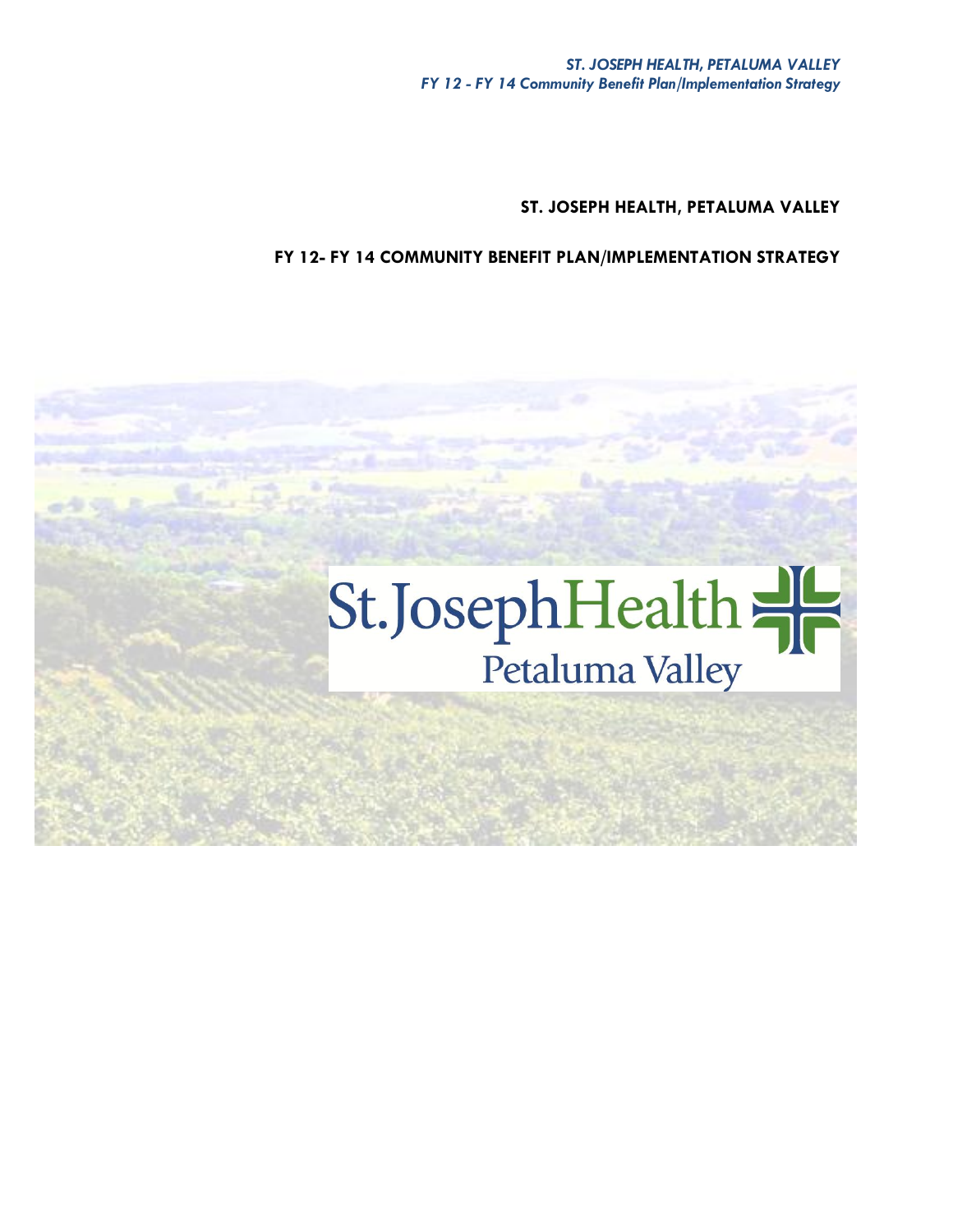# **TABLE OF CONTENTS**

| Summary of Community Needs and Assets Assessment Process and Results  10 |  |
|--------------------------------------------------------------------------|--|
|                                                                          |  |
|                                                                          |  |
|                                                                          |  |
|                                                                          |  |
| Addressing the Needs of the Community                                    |  |
|                                                                          |  |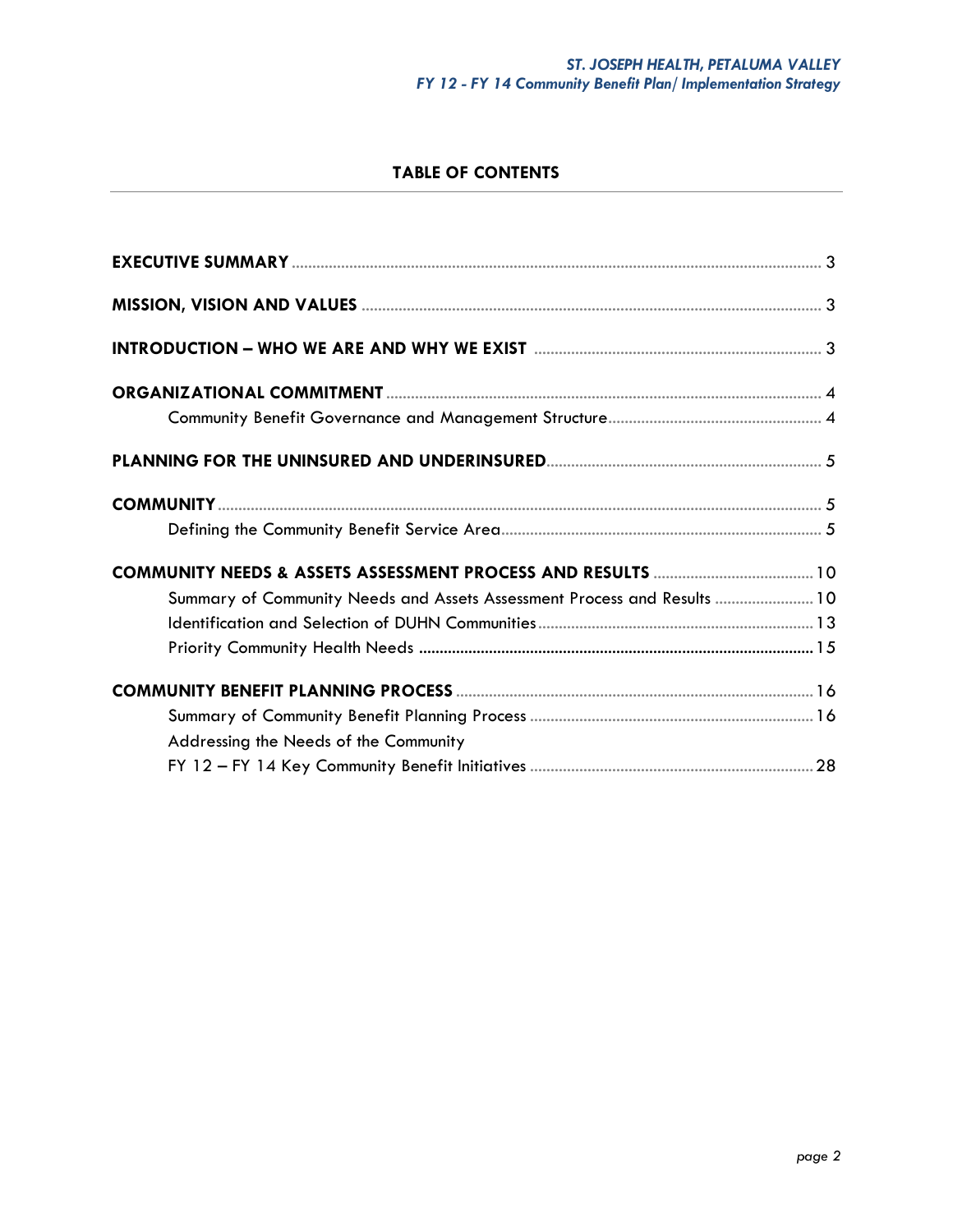# **EXECUTIVE SUMMARY**

# **MISSION, VISION AND VALUES**

#### *Our Mission*

*To extend the healing ministry of Jesus in the tradition of the Sisters of St. Joseph of Orange by continually improving the health and quality of life of people in the communities we serve.*

## *Our Vision*

*We bring people together to provide compassionate care, promote health improvement and create healthy communities.* 

## *Our Values*

*The four core values of St. Joseph Health -- Service, Excellence, Dignity and Justice -- are the guiding principles for all we do, shaping our interactions with those whom we are privileged to serve.*

# **INTRODUCTION – WHO WE ARE AND WHY WE EXIST**

St. Joseph Health -Sonoma County (SJH-SC), founded by the Sisters of St. Joseph of Orange, has been serving the healthcare needs of families in the community for more than 50 years. During this time, its mission has remained the same: to continually improve the health and quality of life of people in the communities served. Part of a statewide network of hospitals and clinics known as St. Joseph Health (SJH), SJH-SC operates two hospitals, urgent care and community clinics, hospice, home health services, and other facilities for treating the healthcare needs of the community in Sonoma County and the region. Its core facilities are Petaluma Valley Hospital, an 80-bed acute care hospital, and Santa Rosa Memorial Hospital, a full service 289-bed acute care hospital that includes a Level II trauma center for the coastal region from San Francisco to the Oregon border.

As a values based organization, St. Joseph Health has a long-standing commitment to the communities it serves. SJHS works under the premise of "Value Standards." SJH' Value Standard Seven: Community Benefit states, "We commit resources to improving the quality of life in the communities we serve, with special emphasis on the needs of the poor and underserved." Ten percent of the net income is dedicated to community benefit. In Sonoma County, SJHS-SC's Community Benefit Department integrates actions through Strategic Elements that address the political, social, behavioral and physiological determinants of health: Healthy Communities, Community Health and Advocacy. The primary strategies employed to address community needs are community capacity building, improving health outcomes for vulnerable populations and reducing social isolation of special populations.

Community Benefit programs and clinics include: Neighborhood Care Staff community organizing program, Agents of Change Training in Our Neighborhoods leadership training, Circle of Sisters after-school program, St. Joseph Mobile Health Clinic, House Calls/Home Sweet Home,

*Promotores de Salud* health promotion program, St. Joseph Dental Clinic, *Cultivando la Salud* Mobile Dental Clinic and, Mighty Mouth dental disease prevention program.

St. Joseph Health, Santa Rosa Memorial anticipates the strategies may change and therefore, a flexible approach is best suited for the development of its response to the St. Joseph Health,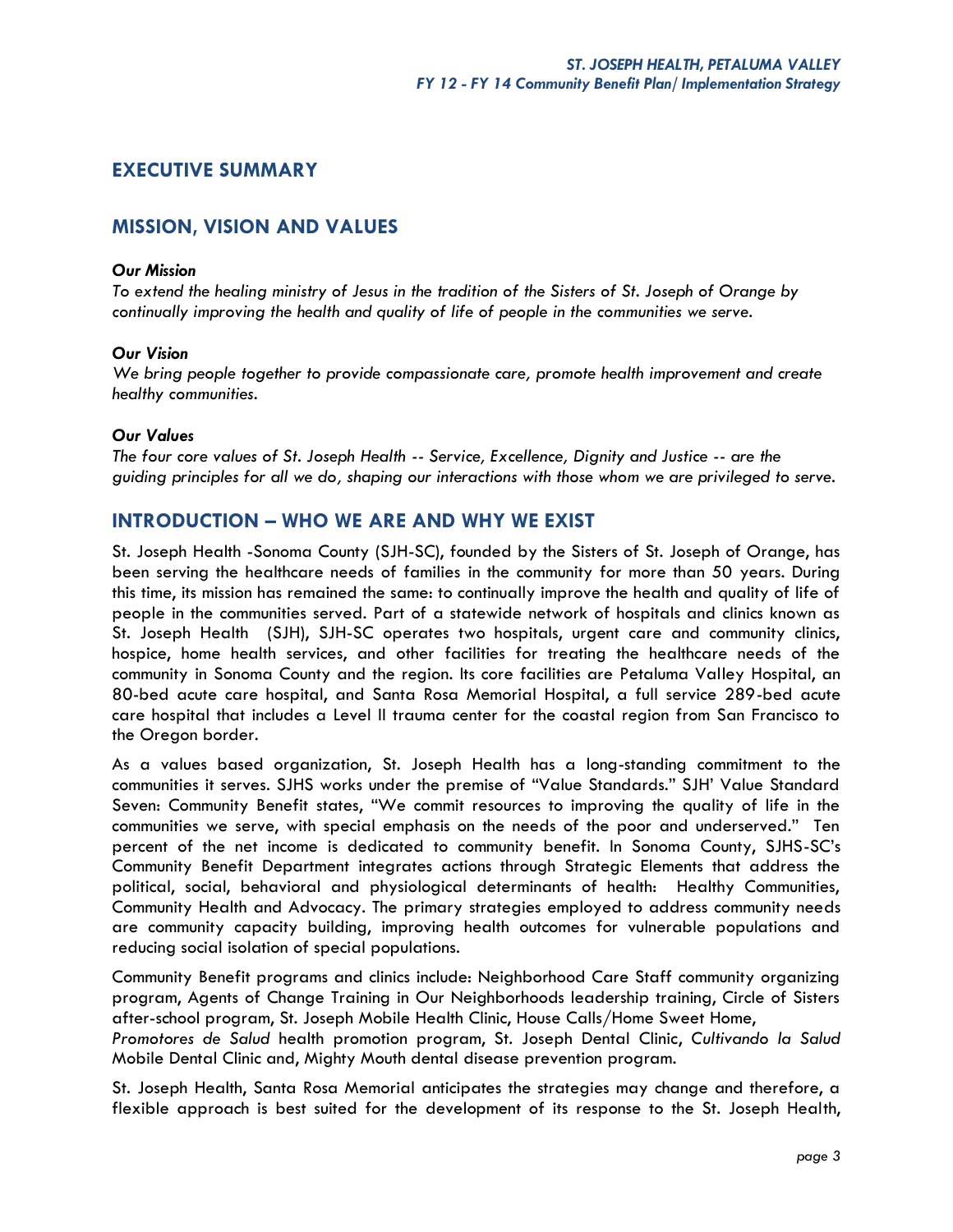Petaluma Valley CHNA. For example, certain community health needs may become more pronounced and require changes to the initiatives identified by the St. Joseph Health, Santa Rosa Memorial Hospital in the CB Plan/Implementation Strategy.

# **ORGANIZATIONAL COMMITMENT**

## **Community Benefit Governance and Management Structure**

The trustees, executive management, physicians, employees of SJHS-SC and surrounding community are all involved in providing on-going feedback/monitoring and informing the direction of policies and programmatic content of community benefit activities. In addition, community benefit plans, processes and programs reflect both the SJHS strategic system and entity goals and objectives. In the section of this strategic plan included under "Community Outreach and Social Change" the following goals are listed which are reflected throughout our community benefit programming:

- **Increasing cultural and linguistic competency of all services and programs.**
- Strengthening the continuum of care within the community, in collaboration with community partners.
- Enhancing community access to specialty care by building or expanding relationships with community health centers and district hospitals.
- Continuing to provide mobile health and dental services.
- Advocating for health care programs and services that respond to identified community health care needs, specifically advocating for mental health and for expanded access and healthcare reform.
- Developing a countywide indigent care approach that engages all providers and increases access to care.
- Engaging the community to be involved in health and or quality of life issues.

The St. Joseph Health System - Sonoma County demonstrates organizational commitment to the community benefit process through the allocation of staff, financial resources, participation and collaboration. The Area Vice President of Mission Integration is responsible for coordinating implementation of Senate Bill 697 provisions as well as the opportunities for Executive Management Team, physicians and other staff to participate in planning and carrying out the Community Benefit Plan.

The Community Benefit Committee is a joint committee of the Boards of Trustees of Santa Rosa Memorial and Petaluma Valley Hospitals (SJHS-SC entities), and supports these boards in overseeing community benefit activities in accordance with its Board approved charter. The Committee consists of at least three members of the Boards of Trustees and has a majority of members from the community who have knowledge or experience with populations with disproportionate unmet health needs in the communities served. During FY 11, members of the SJHS-SC Executive Management Team and Trustees of both Santa Rosa Memorial and Petaluma Valley Hospitals made site visits out in the communities to see the Community Benefit clinics and programs in action, and to speak with some of those being served.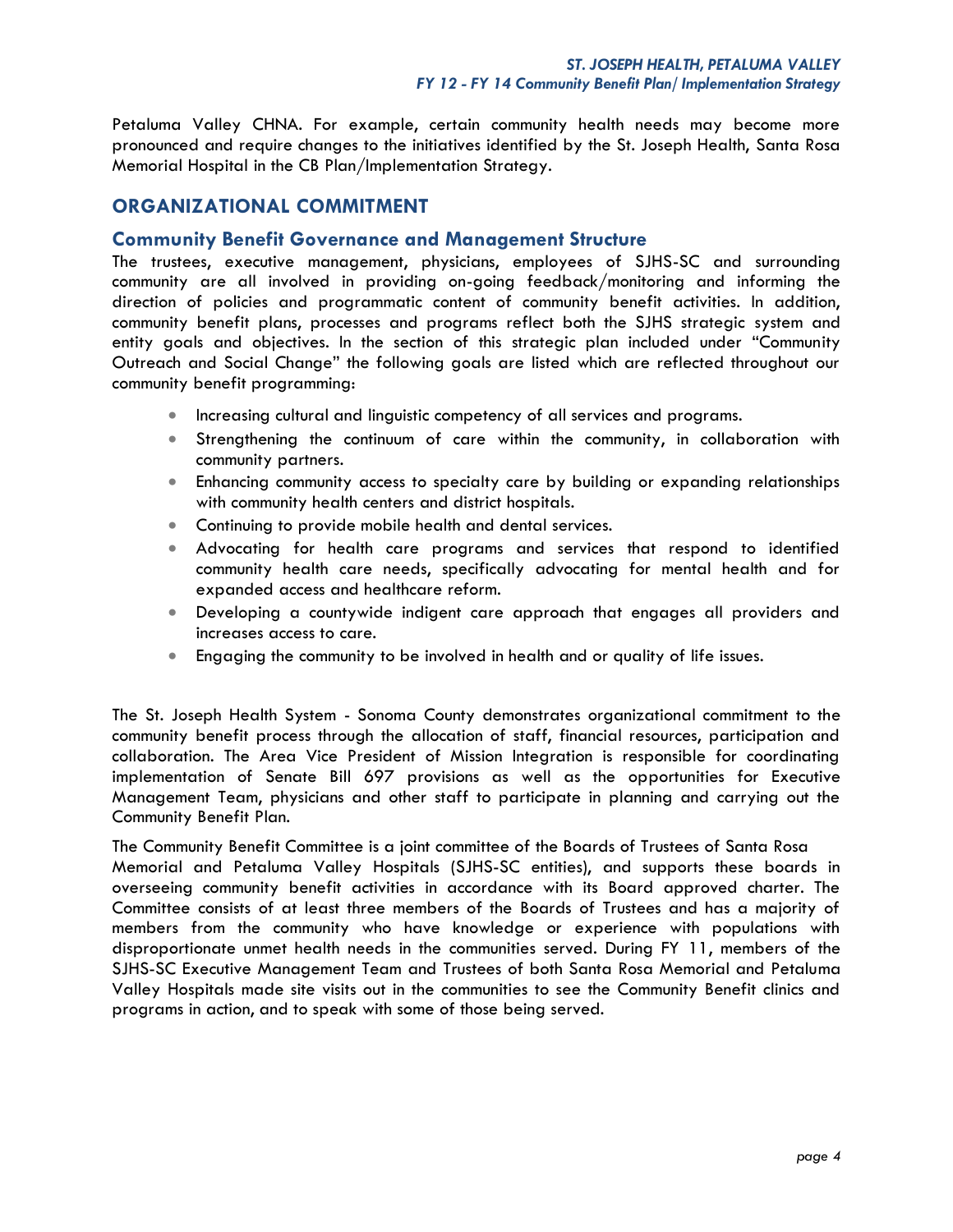# **PLANNING FOR THE UNINSURED AND UNDERINSURED**

St. Joseph Health (SJH) hospitals serve all persons in the communities where we are located. We aspire to reflect the healing ministry of Jesus by providing health services with the upmost dignity and compassion for each patient and family in our care. In a confidential and caring environment patients in need are provided financial assistance to pay their SJHS hospital bills and, in turn, to ensure access to needed healthcare as an essential element of fulfilling their human dignity and ability to live more healed, more whole, and more able to contribute to the common good.

We believe that as a Catholic health service organization, SJH has a social responsibility and moral obligation to make quality health services accessible to the medically poor. We further believe all persons have a right to an adequate level of health care and that the provision of health care for those who require it is an obligation of justice as well as charity or mercy (A Vision of Value, 1986, Rev. 1991).

Standard Seven of the Values Standards and Key Indicators (2001) states: St. Joseph Health commits resources to improving the quality of life in the communities we serve, with special emphasis on the needs of the poor and under-served. Each SJHS hospital will demonstrate a commitment to Charity Care and will report the monetary value of such care according to the St. Joseph Health Financial Assistance Policy.

# **Patient Financial Assistance Program**

Our mission is to provide quality care to all our patients, regardless of ability to pay. We believe that no one should delay seeking needed medical care because they lack health insurance. That is why St. Joseph Health has a Patient Financial Assistance Program that provides free or discounted services to eligible patients.

# **C0MMUNITY:**

Sonoma County is located north of the San Francisco Bay area and is the southwestern most county of California's wine region

The county is 1,575.88 sq. mi. and the physical geography represents a balance of redwood forests, viticulture and orchards. Nearly 62% of the land is agricultural with 250+ wineries in 11 distinct and two shared federally designated American Viticulture Areas. The population density is 307.1 persons per sq. mi. well above the state average of 238.9. Figure 1 is a visual representation of St. Joseph Health Santa Rosa (to the North) and St. Joseph Health, Petaluma Valley (to the South).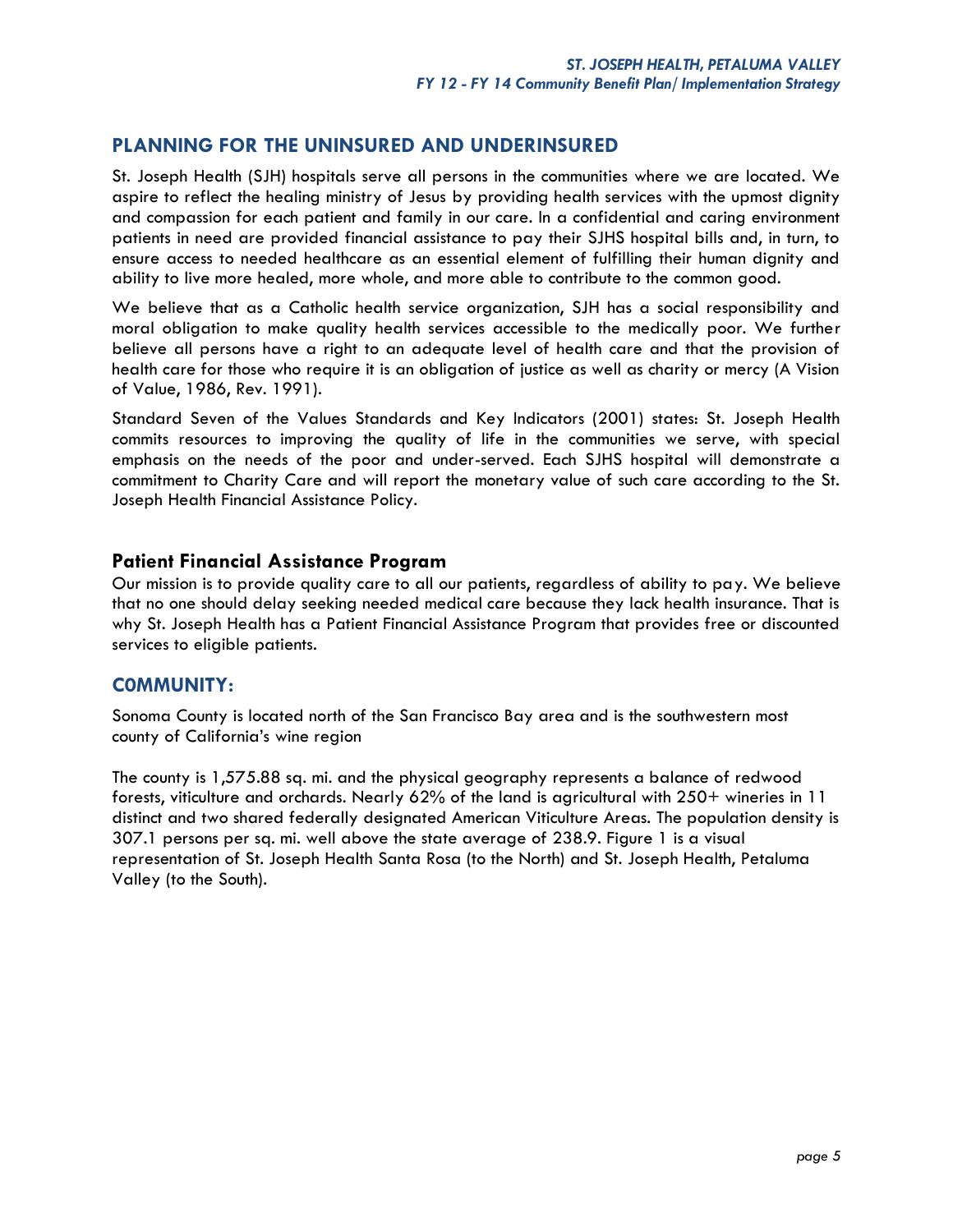**Figure 1. St. Joseph Health, Santa Rosa Memorial and St. Joseph Health, Petaluma Valley**



# **DEFINITION OF THE COMMUNITY BENEFIT SERVICE AREA**

In 2005 Dignity Health, in partnership with Thomson Reuters, pioneered the nation's first standardized Community Need Index (CNI). The CNI identifies the severity of health disparity for every zip code in the United States and demonstrates the link between community need, access to care, and preventable hospitalizations. The ability to pinpoint neighborhoods with significant barriers to health care access is an important advancement for public health advocates and care providers.

The CNI aggregates five socioeconomic indicators that contribute to health disparity (also known as barriers).

Barriers

- 1. Income: elder poverty, child poverty and single parent poverty
- 2. Culture: non Caucasian Limited English
- 3. Education: without HS diploma
- 4. Insurance: unemployed and uninsured
- 5. Housing: renting percentage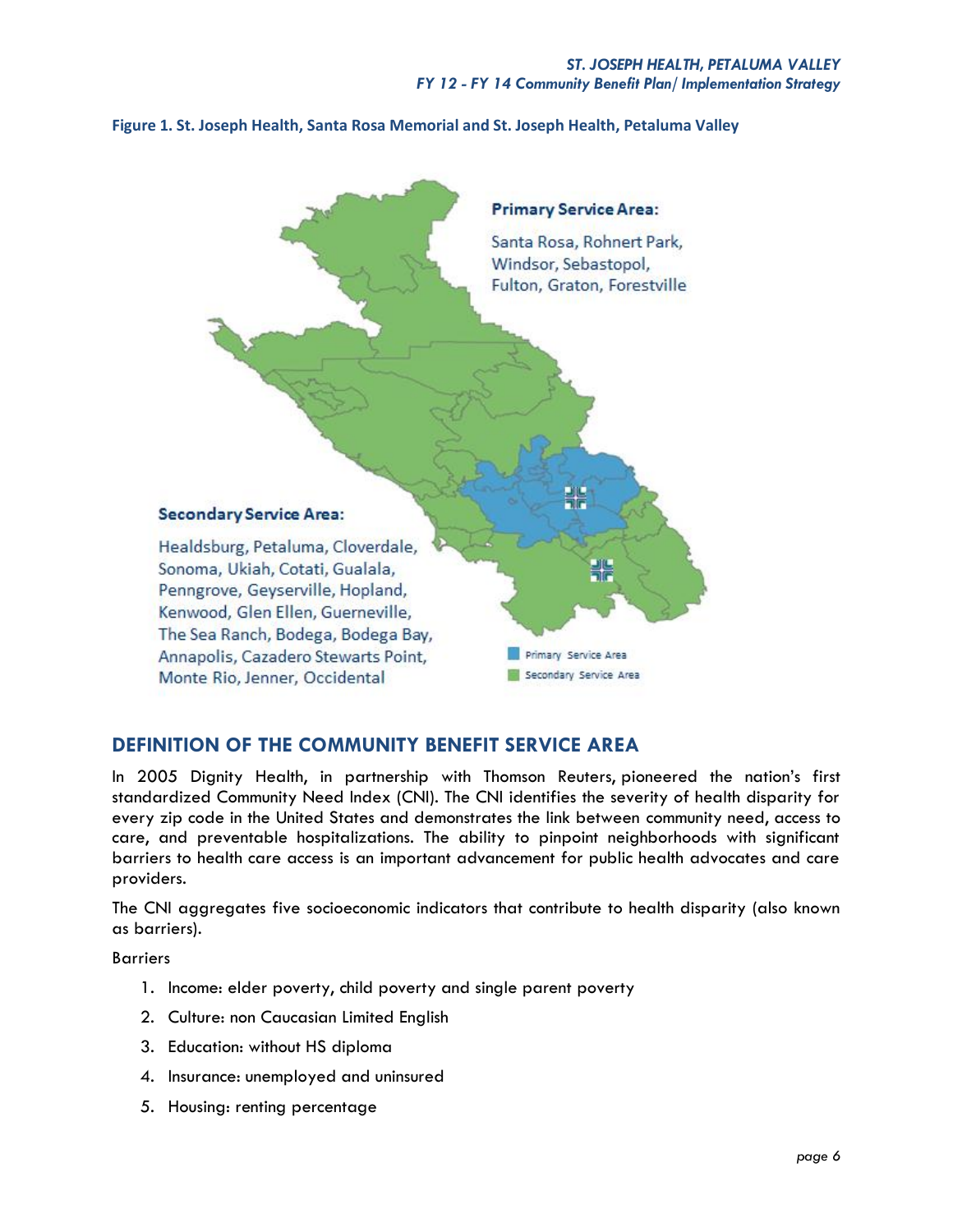CNI demonstrated need at the zip code level where each zip code is assigned a score from 1 (low need) to 5 (high need) for each barrier. For barriers with more than one measure, the average is used as the barrier score. Once each zip code is assigned a score from 1 to 5 for each of the five barriers, the average score is calculated to yield the CNI.

While there are pockets of significant unmet need throughout the area, the map of the SJH-SC Community Benefit service area notes the largest "hot spots" of need: northern Sonoma County, South Santa Rosa, unincorporated Sonoma Valley and Guerneville. Within the county, there are also small pockets of high need among vulnerable populations, such as seniors, agricultural workers, children, and workers in the unformal sector of the local economy living in asset-poor neighborhoods. Petaluma Valley has defined both a primary and a secondary Community Benefit Service Area (CBSA), reflective of the areas of greatest priority and lesser priority. The secondary CBSA is reflective of the hospital's local service area, and the primary CBSA reflects the pockets of greatest vulnerability and health inequity and demand for support. Given the countywide nature of St. Joseph Health – Sonoma County's Community Benefit work, the areas of greatest need not identified as a primary CBSA for Petaluma Valley have been included in Santa Rosa Memorial's CBSA. Those areas are defined by zip code in the following table:

| <b>MINISTRY</b> | <b>City</b>         | Zip code | <b>Community</b><br><b>Benefit Primary</b><br>or Secondary<br><b>Service Area</b> | Description of criterion used to determine<br>ministry CB-SA Primary Service Area and<br><b>Secondary Service Area</b> |
|-----------------|---------------------|----------|-----------------------------------------------------------------------------------|------------------------------------------------------------------------------------------------------------------------|
| SJHS-SC         | Penngrove           | 94951    | Secondary                                                                         | Concentration of:                                                                                                      |
|                 | Petaluma            | 94952    | Primary                                                                           | low-income residents;                                                                                                  |
|                 |                     | 94954    | Primary                                                                           | Latino residents; or                                                                                                   |
|                 | Cotati              | 94931    | Primary                                                                           | immigrant residents; or                                                                                                |
|                 | <b>Rohnert Park</b> | 94928    | Secondary                                                                         | asset-poor neighborhood.                                                                                               |
|                 | Santa Rosa          | 95401    | Secondary                                                                         |                                                                                                                        |
|                 |                     | 95403    | Secondary                                                                         |                                                                                                                        |
|                 |                     | 95404    | Primary                                                                           |                                                                                                                        |
|                 |                     | 95405    | Secondary                                                                         |                                                                                                                        |
|                 |                     | 95407    | Secondary                                                                         |                                                                                                                        |
|                 |                     | 95409    | Secondary                                                                         |                                                                                                                        |
|                 | Fulton              | 95439    | Primary                                                                           |                                                                                                                        |
|                 | Kenwood             | 95452    | Secondary                                                                         |                                                                                                                        |
|                 | Glen Ellen          | 95442    | Secondary                                                                         |                                                                                                                        |
|                 | Vineburg            | 95487    | Secondary                                                                         |                                                                                                                        |
|                 | <b>Boyes Hot</b>    | 95416    | Secondary                                                                         |                                                                                                                        |
|                 | <b>Springs</b>      |          |                                                                                   |                                                                                                                        |
|                 | <b>Eldridge</b>     | 95431    | Secondary                                                                         |                                                                                                                        |
|                 | <b>El Verano</b>    | 95433    | Secondary                                                                         |                                                                                                                        |
|                 | <b>Schellville</b>  | 95476    | Secondary                                                                         |                                                                                                                        |
|                 | Graton              | 95444    | Secondary                                                                         |                                                                                                                        |
|                 | <b>Guerneville</b>  | 95446    | Secondary                                                                         |                                                                                                                        |
|                 | Windsor             | 95492    | Secondary                                                                         |                                                                                                                        |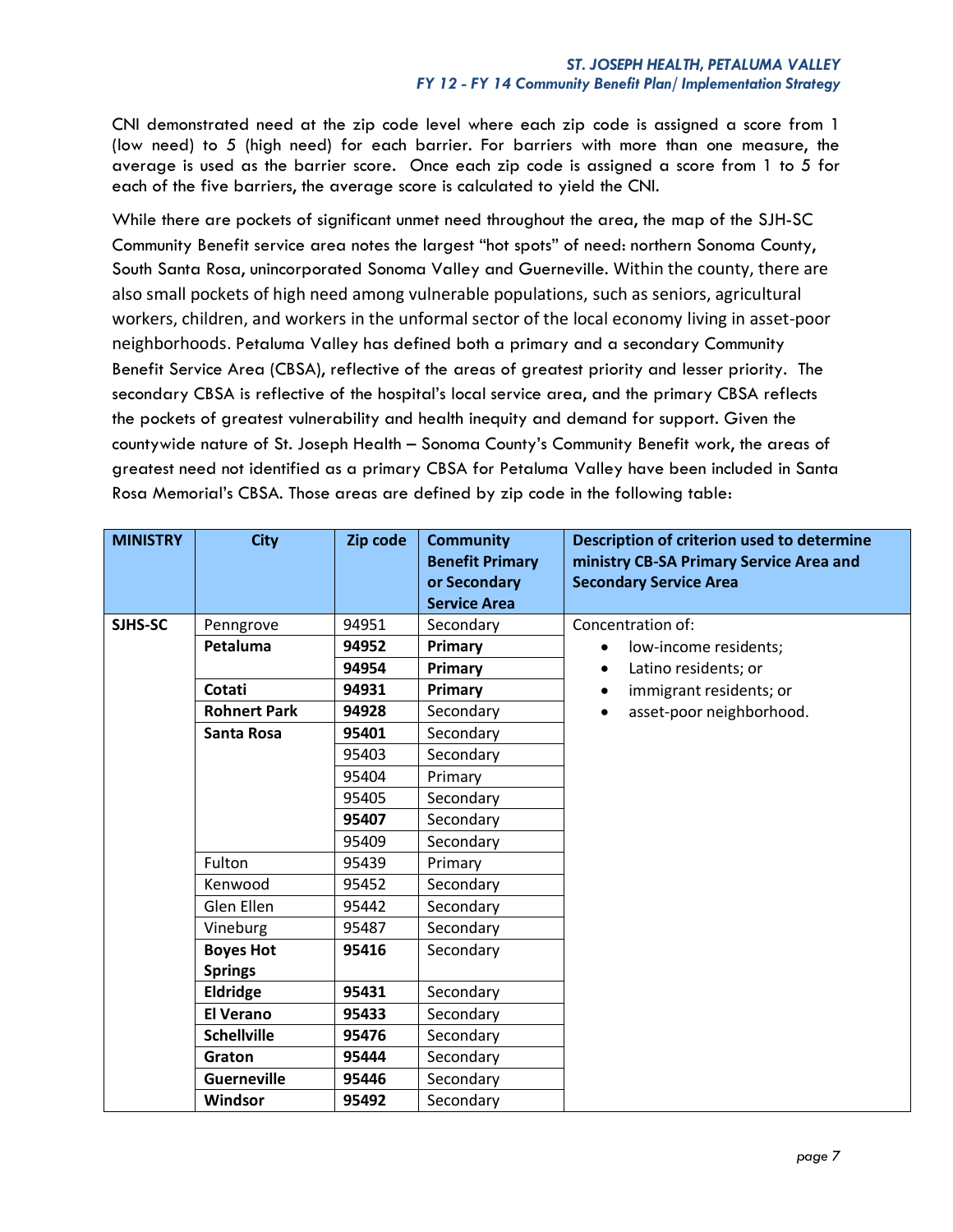# *ST. JOSEPH HEALTH, PETALUMA VALLEY FY 12 - FY 14 Community Benefit Plan/ Implementation Strategy*

| Sebastopol           | 95472 | Secondary |  |
|----------------------|-------|-----------|--|
| Forestville          | 95436 | Secondary |  |
| Bodega               | 94922 | Secondary |  |
| Bodega Bay           | 94923 | Secondary |  |
| Occidental           | 95465 | Secondary |  |
| <b>Duncans Mills</b> | 95430 | Secondary |  |
| Villa Grande         | 95486 | Secondary |  |
| Monte Rio            | 95462 | Secondary |  |
| Camp Meeker          | 95419 | Secondary |  |
| Rio Nido             | 95471 | Secondary |  |
| Healdsburg           | 95448 | Secondary |  |
| Cloverdale           | 95425 | Secondary |  |
| Annapolis            | 95412 | Secondary |  |
| Geyserville          | 95441 | Secondary |  |
|                      |       |           |  |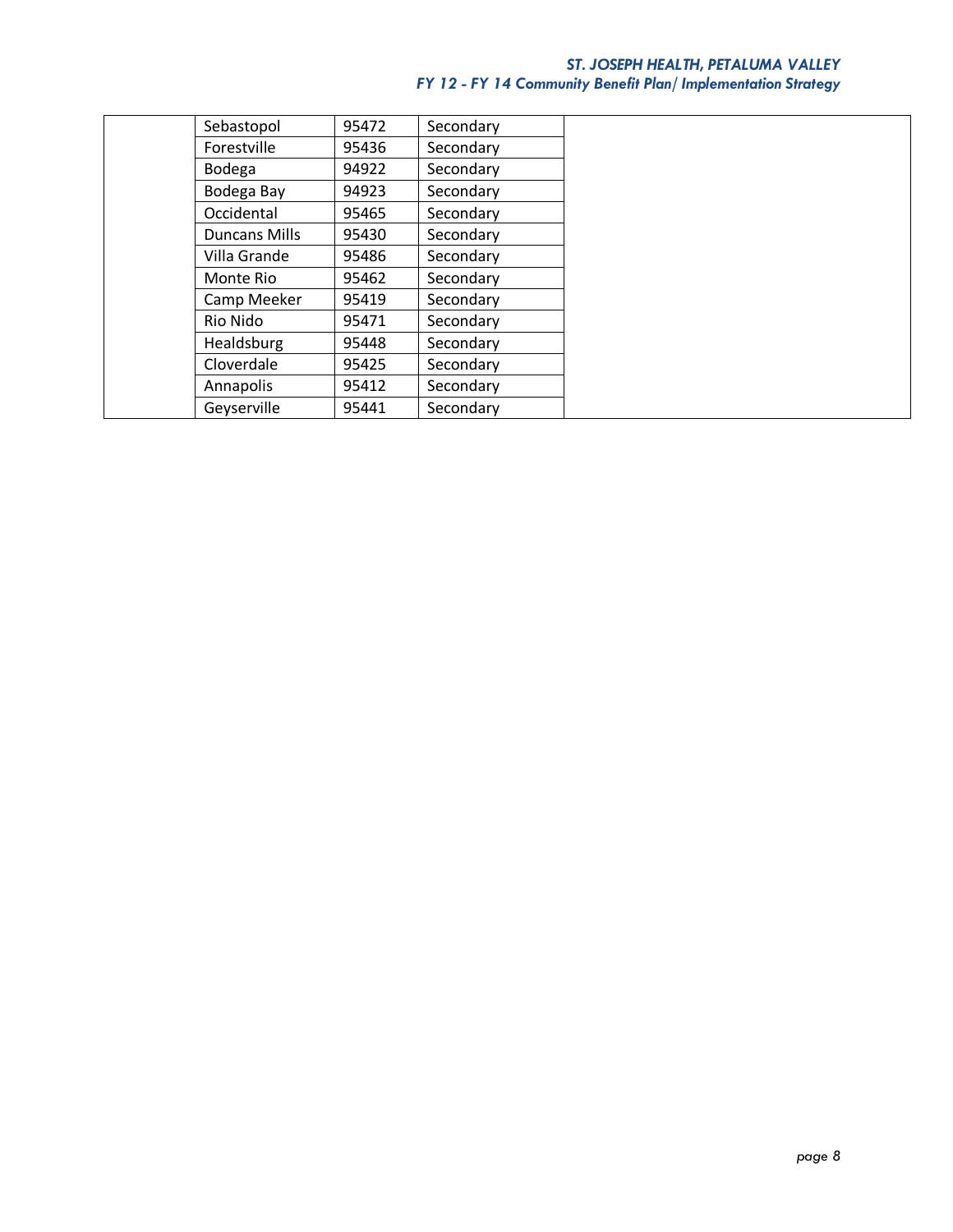

Source: Community Need Index, Catholic Healthcare West, 2011

Prepared by the St. Joseph Health System Community Health Department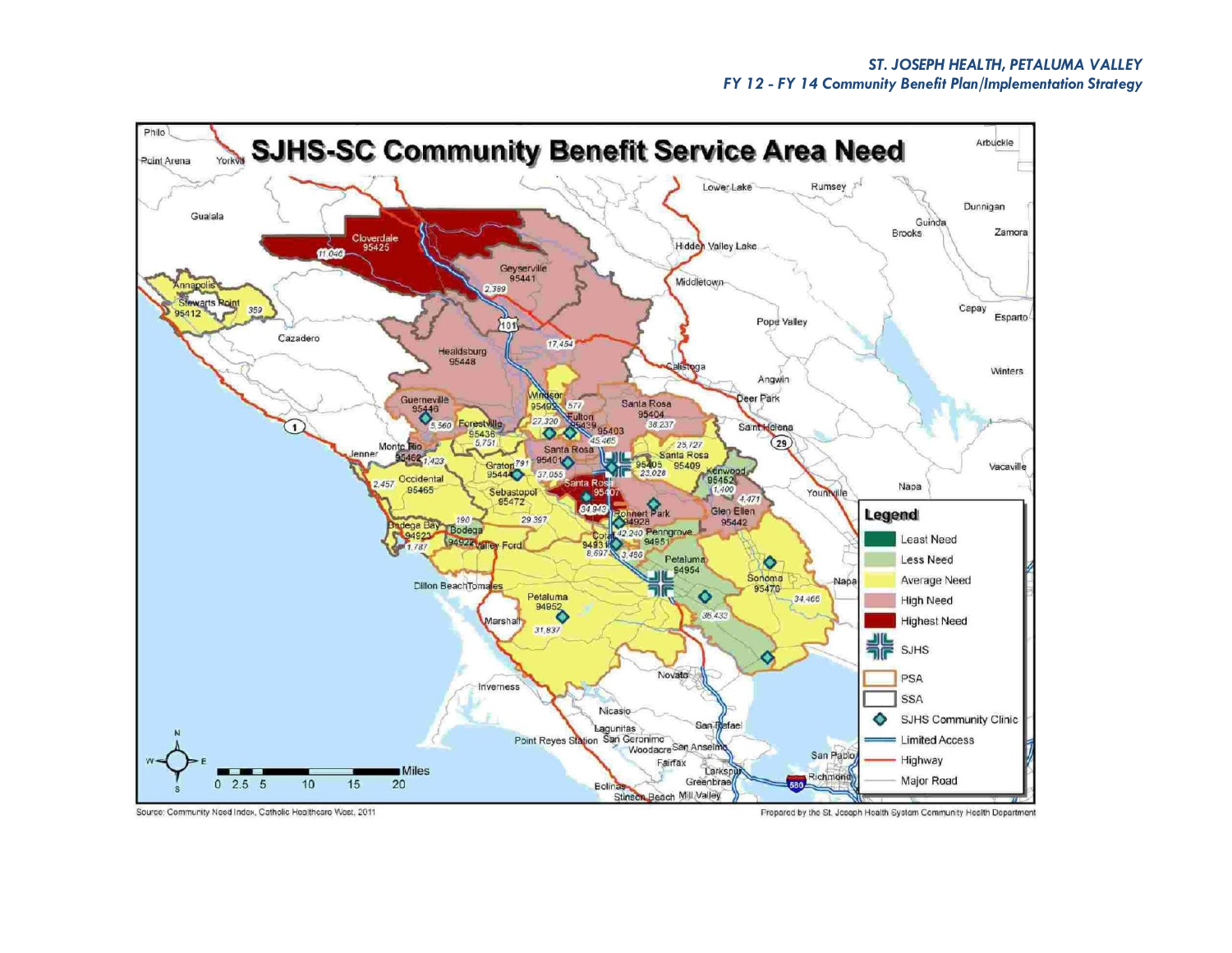# **COMMUNITY NEEDS & ASSETS ASSESSMENT PROCESS AND RESULTS**

# **Summary of Community Needs and Assets Assessment Process and Results**

The Sonoma County Health Alliance was formed in 2000 with the goal of improving the health of Sonoma County through collaboration among the many health systems and providers in the County. The Alliance formed a Community Health Improvement subcommittee to foster community health improvement through collaborative planning, investment and action, with participation from Sutter Medical Center of Santa Rosa, St. Joseph Health System – Sonoma County, Kaiser Permanente Medical Center – Santa Rosa and the Sonoma County Department of Health Services. Key experts in priority health areas were engaged and consulted on an ongoing basis and when the assessment was completed, invited to participate in discussions around further opportunities to collaborate on identified issues. Steering committee members interviewed and met with the groups and individuals who are listed in the Acknowledgements at the beginning of the Needs Assessment Report. A presentation was also made to the County Board of Supervisors, as well as Santa Rosa City Council members and the City Manager.

The Needs Assessment 2011 was a collaborative effort by Sutter, SJHS-SC, Kaiser Permanente and the Sonoma County Department of Health Services to spotlight the health, well-being and future of the children of Sonoma County. Since 2001, these partners have joined forces in their needs assessments to address significant community health issues. This report continues to draw attention to children's health issues, focusing on four areas: dental health; maintaining a healthy weight through nutrition and physical activity; avoiding alcohol and drugs; and ensuring that babies are born drug free. This needs assessment takes a close look at progress toward improvements in health through initiatives, innovation and community collaboration and continues to search out "Windows of Opportunity" to prevent serious children's health problems and to bring the community together to envision and realize a "Lifetime of Health" for our children.

The Needs Assessment points to and acknowledges the good work of the many important efforts underway throughout the county to address child health: Health Action, the Community Activity and Nutrition-Coalition (CAN-C), First 5 Sonoma County, Healthy Eating, Active Living (HEAL), The Sonoma County Oral Health Access Coalition, The Pediatric Dental Initiative, and Drug Free Babies among others. These are spotlighted to provide an opportunity for those in the community who want to support this work to do so. It takes commitment from individuals and organizations, adding their resources and strength to these local efforts, to be successful in making critical shifts in children's health in our community.

Data used to support the findings that led to the priority health issues discussed in the needs assessment include local, regional, and national surveillance and epidemiological data in the areas of oral health, substance abuse and obesity and nutrition. Secondary level quantitative data include large-scale state, county and other regional level surveys, U.S. Census data, and other demographic data.

# **Summary of Key Findings**

**Children's Oral Health.** Dental disease is completely preventable and yet the most recent local survey found that almost half of Sonoma County's kindergartners and about 60% of its third graders have already experienced tooth decay, and over 16% of them have untreated decay. For many children, poor oral health is a painful ongoing problem, increasing their chances of falling behind in school and social development, and suffering painful bouts of toothache and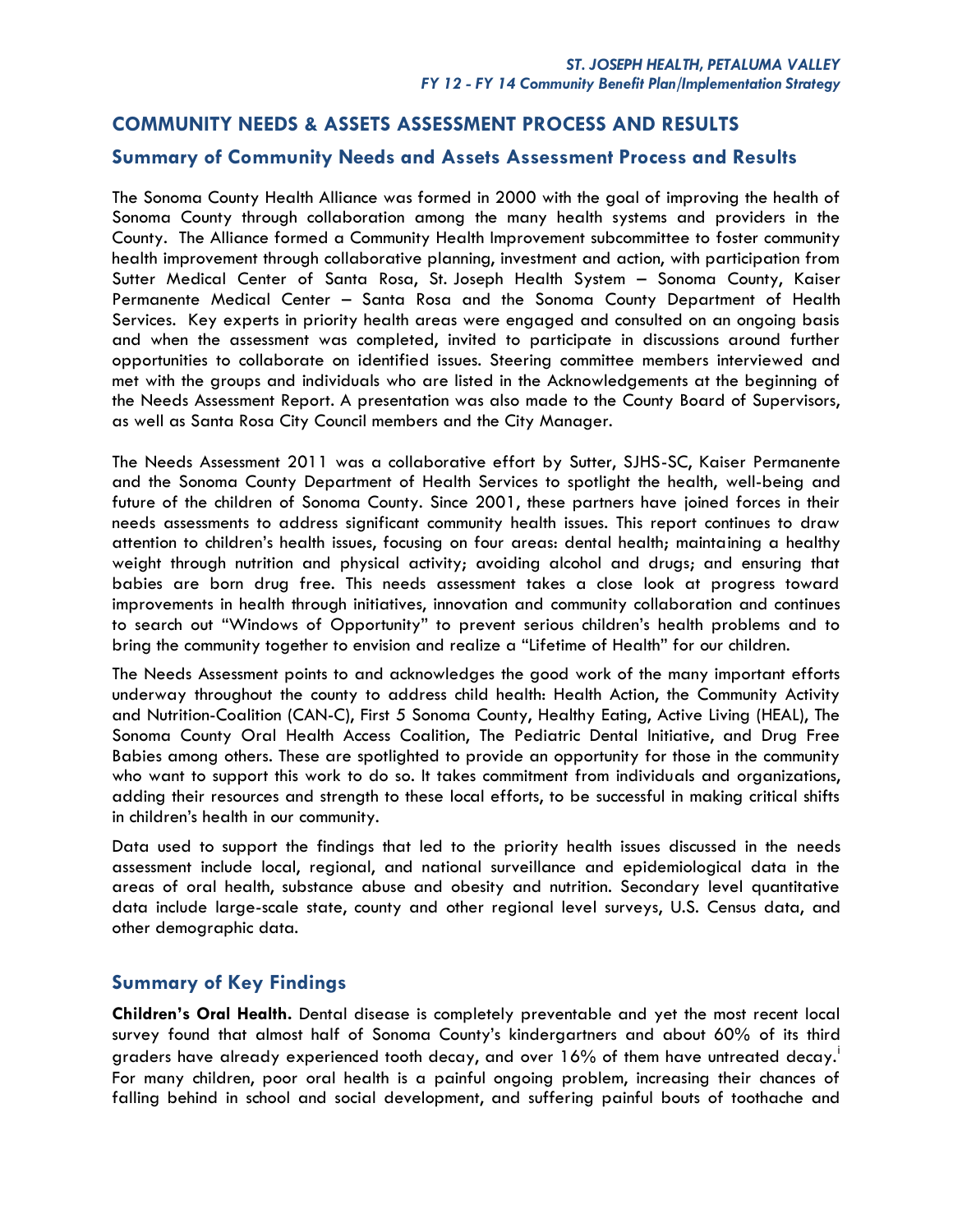infection. Research in Sonoma County shows that low-income children suffer the most tooth decay. With a focus on prevention and more access to care, all Sonoma County children can experience optimum oral health.

## *Key Findings - Children's Oral Health*

- Tooth decay is rampant among Sonoma County children.
- Untreated decay is a serious problem for Sonoma County children, especially for lowincome children and Hispanic children.
- Sonoma County is making progress in expanding dental coverage for children.
- Children's insurance programs in Sonoma County do not provide equivalent coverage.
- Children who depend on public health insurance experience major barriers to receiving dental care.
- Children are not receiving urgent care for serious conditions such as Early Childhood Caries.
- Children are not receiving needed preventive dental visits.
- Children are not receiving protective dental sealants in sufficient numbers.
- Sonoma County children do not have access to fluoridated drinking water.
- Education for parents and children is essential to good oral health.

St. Joseph Health System – Sonoma County has developed a highly focused oral health system of care to respond to this need, including the St. Joseph Dental Clinic, "Cultivando la Salud" Mobile Dental Clinic, and Mighty Mouth Dental Disease Prevention Program. Together, these programs are implementing a special project focused on decreasing dental disease in children ages 0-5, which includes education, prevention, and treatment services. This endeavor is distinct from other SJHS-SC community health efforts in that it exclusively engages the oral health programs rather than the more comprehensive initiatives that involve all its Community Benefit clinics and programs. For this reason, SJHS-SC has chosen to continue this important response to the unmet oral health needs of Sonoma County's vulnerable children and their families apart from this current plan; which is inclusive of the more comprehensive organizational-wide initiatives.

**Childhood Obesity, Nutrition and Fitness.** Childhood overweight is an urgent health crisis with no easy solution. Preventing childhood overweight is a collective responsibility requiring individual, family, community, health care, business, and governmental commitments to focus on this critical health issue. Access to affordable and healthy foods, local and safe parks and play spaces, addressing sedentary behavior and promoting physical fitness, all make a difference.

#### *Key Findings - Childhood Obesity, Nutrition and Fitness*

- Low-income children in Sonoma County are at highest risk for overweight and obesity.
- Higher rates of overweight and obesity are reported among Hispanic children 5-19.
- Sonoma County youth are not consuming the five daily recommended servings of fruits and vegetables.
- Many students are not meeting basic fitness standards.
- Anemia is prevalent among low-income children.
- Food insecurity is linked to overweight in Sonoma County.
- Infrastructure, policy and housing contribute to overweight and obesity in Sonoma County.
- Schools must be part of the solution to solving overweight and obesity.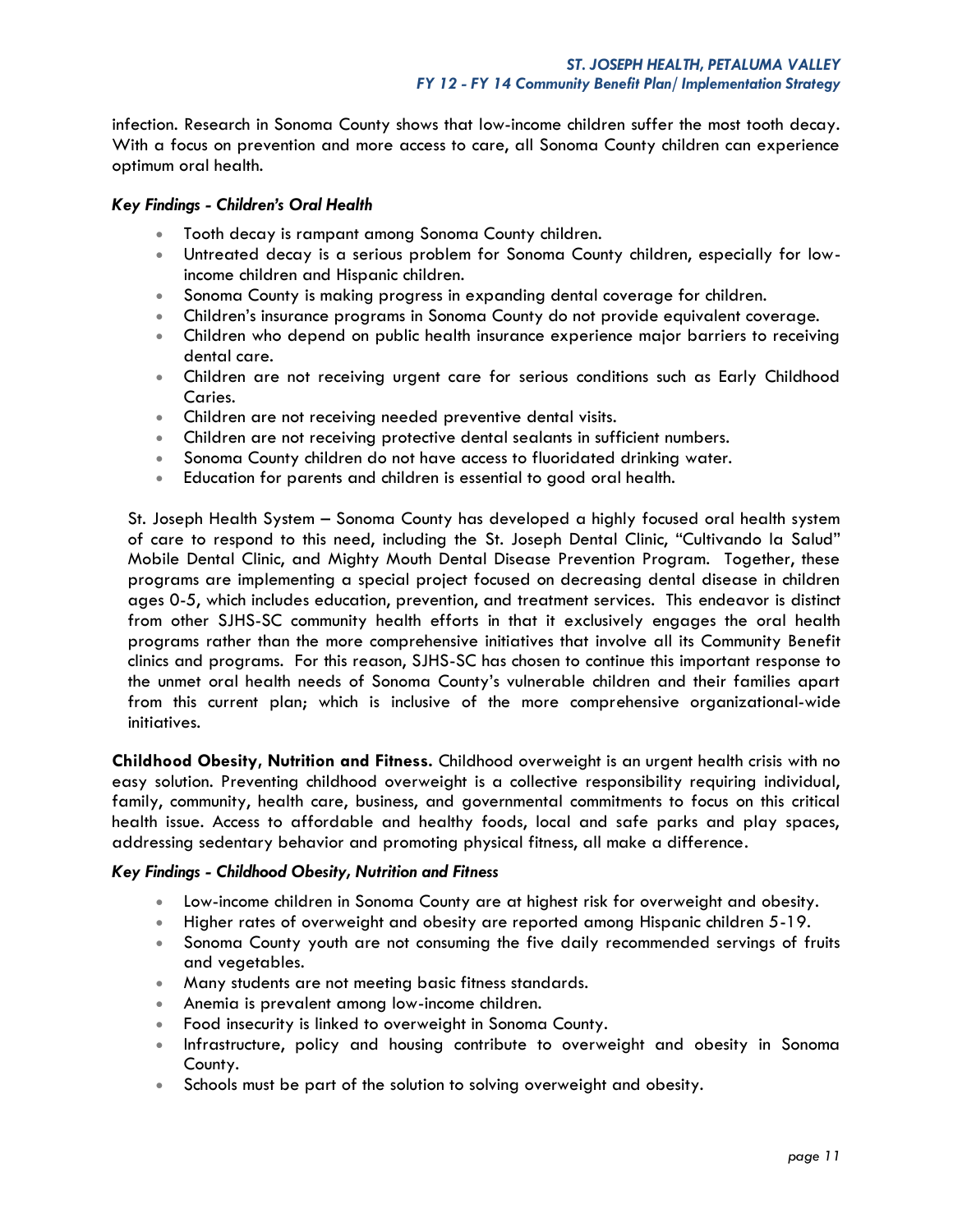**Youth Alcohol, Tobacco and Other Drug Use.** Alcohol, tobacco and other drug use among Sonoma County youth is a major public health concern. The dangers of such use are extensive, pervasive and lasting for teens and yet the social pressures for teens to drink and use drugs are enormous. Community factors such as permissive attitudes and behaviors, and access from commercial and social sources play a huge role in contributing to underage drinking and drug use.

## *Key Findings - Youth Alcohol, Tobacco and Other Drug Use.*

- Community norms and availability affect alcohol use in Sonoma County.
- Alcohol is the leading drug used by Sonoma County youth.
- Sonoma County students of alternative schools show significantly higher rates of alcohol, other drug and tobacco use then peers in comprehensive schools.
- More young people reported using marijuana than tobacco in the past 30 days.
- Tobacco use increases with age.
- Methamphetamine is a serious problem for some Sonoma County youth.
- Sonoma County teens continue to have high rates of binge drinking.
- Motor vehicle crashes are the leading cause of death among teenagers. Alcohol use is a major contributor.
- Prescription drug abuse has been identified as a growing problem in Sonoma County.
- Sonoma County needs more AOD treatment programs for youth.

**Perinatal Alcohol, Tobacco and Other Drug Use.** Women want to do the best they can for their babies. But through lack of knowledge or because of dependence or abuse, many women expose the fetuses they carry to alcohol and other drugs. Pregnancy is a unique time when women, even habitual ATOD users, are open to making changes in their lives for the sake of their future children. Remarkable progress is being made in Sonoma County to reach ATOD using pregnant women and help them eliminate substance abuse and find treatment.

## *Key Findings - Perinatal Alcohol, Tobacco and Other Drug Use.*

- Illicit drug use by pregnant women in Sonoma County is a major problem.
- Tobacco is the most frequently used substance by pregnant women.
- Alcohol is the second most frequently used substance by pregnant women in Sonoma County.
	- Marijuana is the drug used most often, but for pregnant women in treatment, methamphetamine is the primary drug of abuse.
	- AOD use is linked to child neglect and abuse.
	- Community providers have reported an increase in neonatal withdrawal from prescription drugs.

Given the scope of its Community Benefit programs and clinics SJHS-SC has elected to respond to the needs associated with substance abuse by focusing on the county's vulnerable youth. It will continue to partner with other public and private agencies addressing this urgent problem, supporting the communication of available services to the families served and leveraging resources when possible to support the services provided by its community partners.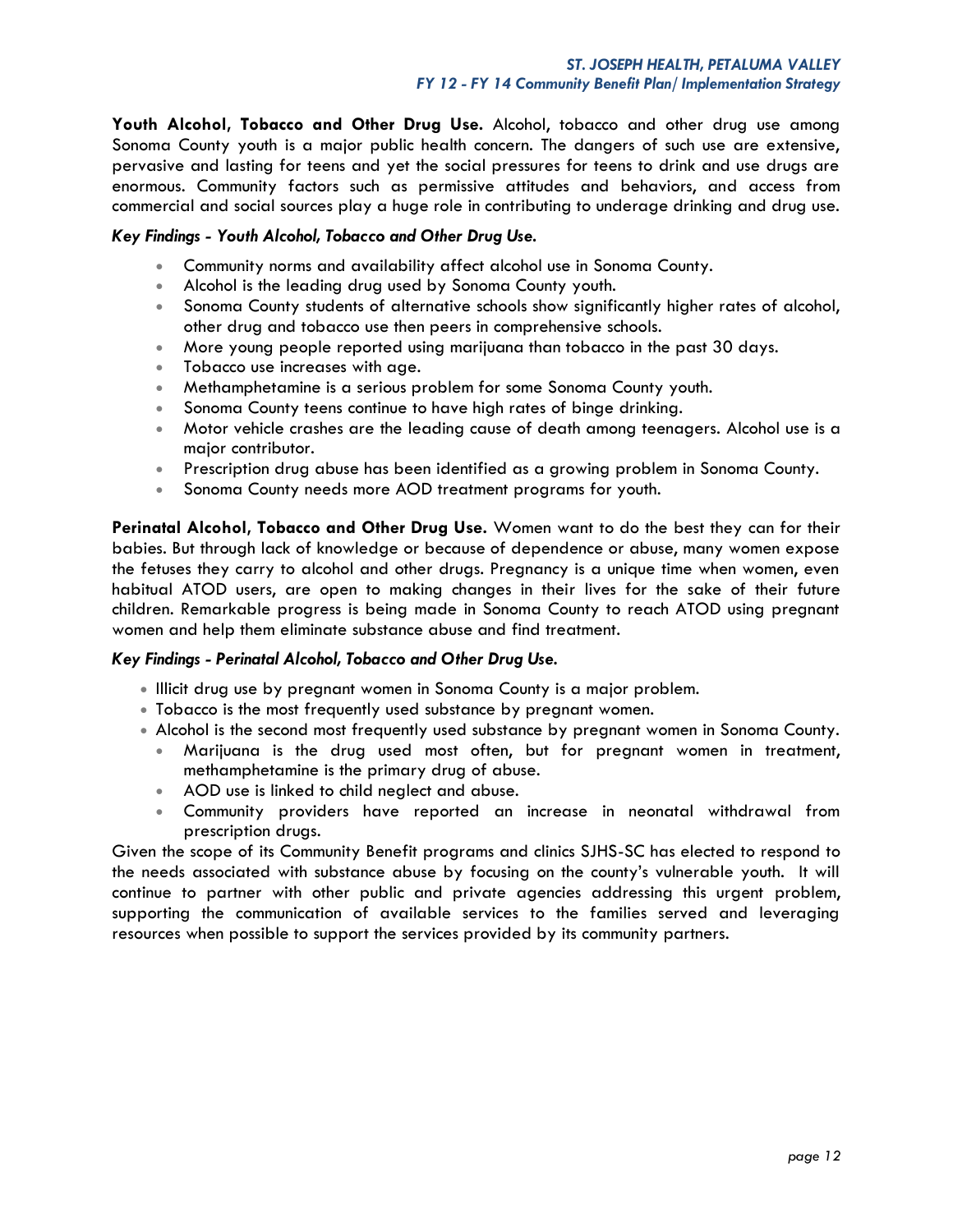# **Identification and Selection of DUHN Communities**

| <b>DUHN Population</b><br><b>Group or Community</b>           | <b>Key Community Needs</b>                                                                                                                                                                                                                                                                                                                                                   | <b>Key Community Assets</b>                                                                                                                                                                                                                                                                                                                                                                                                                                                                                                                    |  |
|---------------------------------------------------------------|------------------------------------------------------------------------------------------------------------------------------------------------------------------------------------------------------------------------------------------------------------------------------------------------------------------------------------------------------------------------------|------------------------------------------------------------------------------------------------------------------------------------------------------------------------------------------------------------------------------------------------------------------------------------------------------------------------------------------------------------------------------------------------------------------------------------------------------------------------------------------------------------------------------------------------|--|
| <b>Undocumented</b><br>immigrants who do<br>not speak English | • Assistance accessing<br><b>Immigration Resources</b><br>Processes that facilitate access to<br>medical care<br>Wider outreach& access to healthy<br>food through more food pantries<br>Affordable Housing for single<br>$\bullet$<br>parents/families with small children<br>Process to facilitate housing<br>$\bullet$<br>availability for families with special<br>needs | Media outlets provide bilingual &<br>bicultural programming<br><b>Local church</b><br>Holds Immigration forums.<br><b>Healthcare Services</b> for undocumented<br>& uninsured.<br>Food pantry increases food security<br><b>Community agencies</b><br>Employment, education, and family<br>support programs<br><b>Housing Assistance addressing needs</b><br>of undocumented and low income<br>residents.                                                                                                                                      |  |
| Low income families                                           | • Childhood Obesity prevention and<br>awareness programs<br><b>Community Redevelopment programs</b><br>• Economic Capacity-building                                                                                                                                                                                                                                          | <b>Affordable Housing for low income</b><br>families<br><b>Action Groups</b><br>Resident led actions addressing quality<br>of life concerns<br><b>Food Security and Nutrition</b><br><b>Community Garden</b><br>Medical services for undocumented and<br>uninsured<br>Food pantries increase food security<br>Local church<br>Holds Immigration forums.<br><b>Community agencies</b><br>Employment, education, and family<br>support programs<br><b>Coalitions Addressing substance abuse</b><br>and obesity; agencies & residents<br>together |  |
| Agricultural/Day<br>workers                                   | • Permanent building that can house<br>day labor employment resources<br>Traffic Calming measures near day<br>laborers center<br>• Affordable Housing<br><b>Employment Resources</b><br><b>Gang prevention measures</b><br>$\bullet$<br><b>Economic Rebuilding measures</b><br>$\bullet$<br>Alcohol and drug prevention measures                                             | Churches strong connections to<br>community<br><b>Filipino Community Center provides</b><br>resources to Filipino and broader<br>community<br><b>Local Fruit Stand provides local</b><br>produce<br><b>Healdsburg Labor Center Coordinates</b><br>and provides employment opportunities<br>Medical care for undocumented and<br>uninsured<br><b>Community agencies</b><br>Employment, education, and family<br>support programs                                                                                                                |  |

# **DUHN Group and Key Community Needs and Assets Summary Table**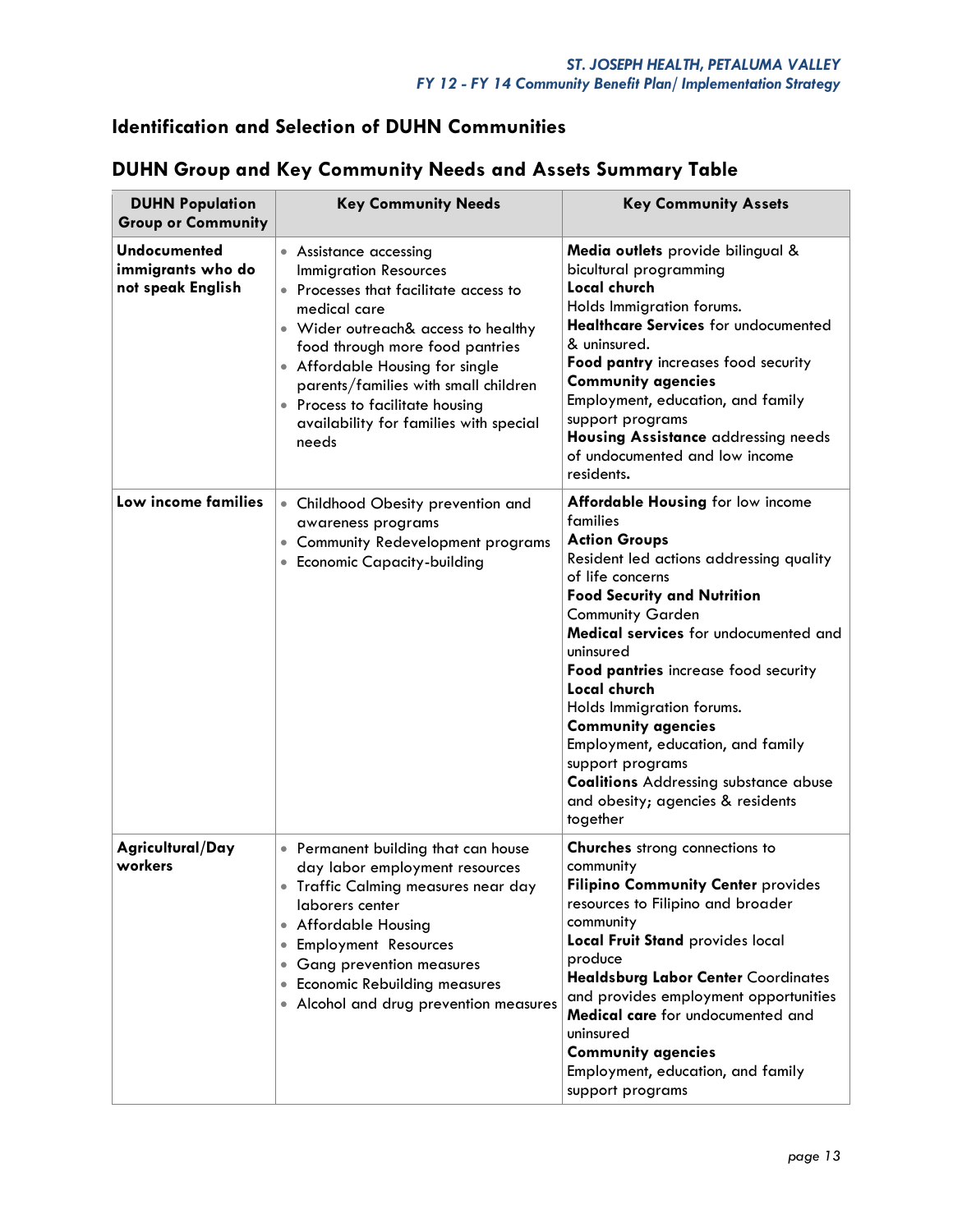# *ST. JOSEPH HEALTH, PETALUMA VALLEY FY 12 - FY 14 Community Benefit Plan/ Implementation Strategy*

| <b>DUHN Population</b><br><b>Group or Community</b> | <b>Key Community Needs</b>                                                                                                                                                                                                                                                                                                                                                                                       | <b>Key Community Assets</b>                                                                                                                                                                                                                                                                                                                                                                                                                                                                                                                                                                                                                                                                                                                                                                                                                           |
|-----------------------------------------------------|------------------------------------------------------------------------------------------------------------------------------------------------------------------------------------------------------------------------------------------------------------------------------------------------------------------------------------------------------------------------------------------------------------------|-------------------------------------------------------------------------------------------------------------------------------------------------------------------------------------------------------------------------------------------------------------------------------------------------------------------------------------------------------------------------------------------------------------------------------------------------------------------------------------------------------------------------------------------------------------------------------------------------------------------------------------------------------------------------------------------------------------------------------------------------------------------------------------------------------------------------------------------------------|
| Latino community                                    | Substance Abuse prevention.<br>$\bullet$<br>Family violence prevention<br><b>Gang prevention measures</b><br>Informational Immigration forums<br><b>Health Needs</b><br>Healthy and nutritious foods                                                                                                                                                                                                             | <b>DAAC</b> (Drug Abuse Alternative Center):<br>Resources to address substance abuse.<br><b>Law Enforcement</b><br>Support residents addressing gang<br>graffiti, traffic calming, crime prevention<br>education<br>Medical services for undocumented and<br>uninsured<br>Food pantries increase food security<br>Local church<br>Holds Immigration forums<br><b>Community agencies</b><br>Employment, education (literacy, GED,<br>language), health and family support<br>programs<br>Media outlets provide bilingual and<br>bicultural programming<br><b>Transitional Housing for people</b><br>breaking out of homelessness,<br><b>Emergency Shelters</b> for homeless<br>women and children<br>Fair Housing information and tenant's<br>rights.<br><b>Coalitions</b><br>Addressing substance abuse and<br>obesity; agencies & residents together |
| Youth                                               | <b>Gang Prevention Measures</b><br>$\bullet$<br>Substance Abuse prevention<br>$\bullet$<br>Civic engagement opportunities<br>Organized youth activities<br>Higher education mentorship<br>programs<br>Student retention<br>STD education and awareness<br><b>Sports Teams and Resources</b><br><b>Childhood Obesity</b><br>$\bullet$<br>• Health education and awareness<br>• After School Programs<br>• Library | <b>Schools</b> ESL classes for parents, Spanish<br>and English classes for youth<br>After school programs for youth of all<br>ages<br><b>Community Clinics Access to care for</b><br>low income families<br><b>DAAC</b> (Drug Abuse Alternative Center):<br>Resources to address substance abuse<br>Local sports clubs recreation<br>opportunities for youth<br><b>City Parks &amp; Recreation Dept's</b><br>recreation opportunities<br><b>City libraries</b><br>Computers & tutors for youth in need of<br>homework help<br><b>Head Start</b><br>Early childhood social skills and self-<br>esteem building<br>Community agencies opportunities for<br>youth to build resiliency, work skills,<br>tutoring<br><b>Grassroots Groups Leadership</b><br>development and social engagement<br>opportunities                                             |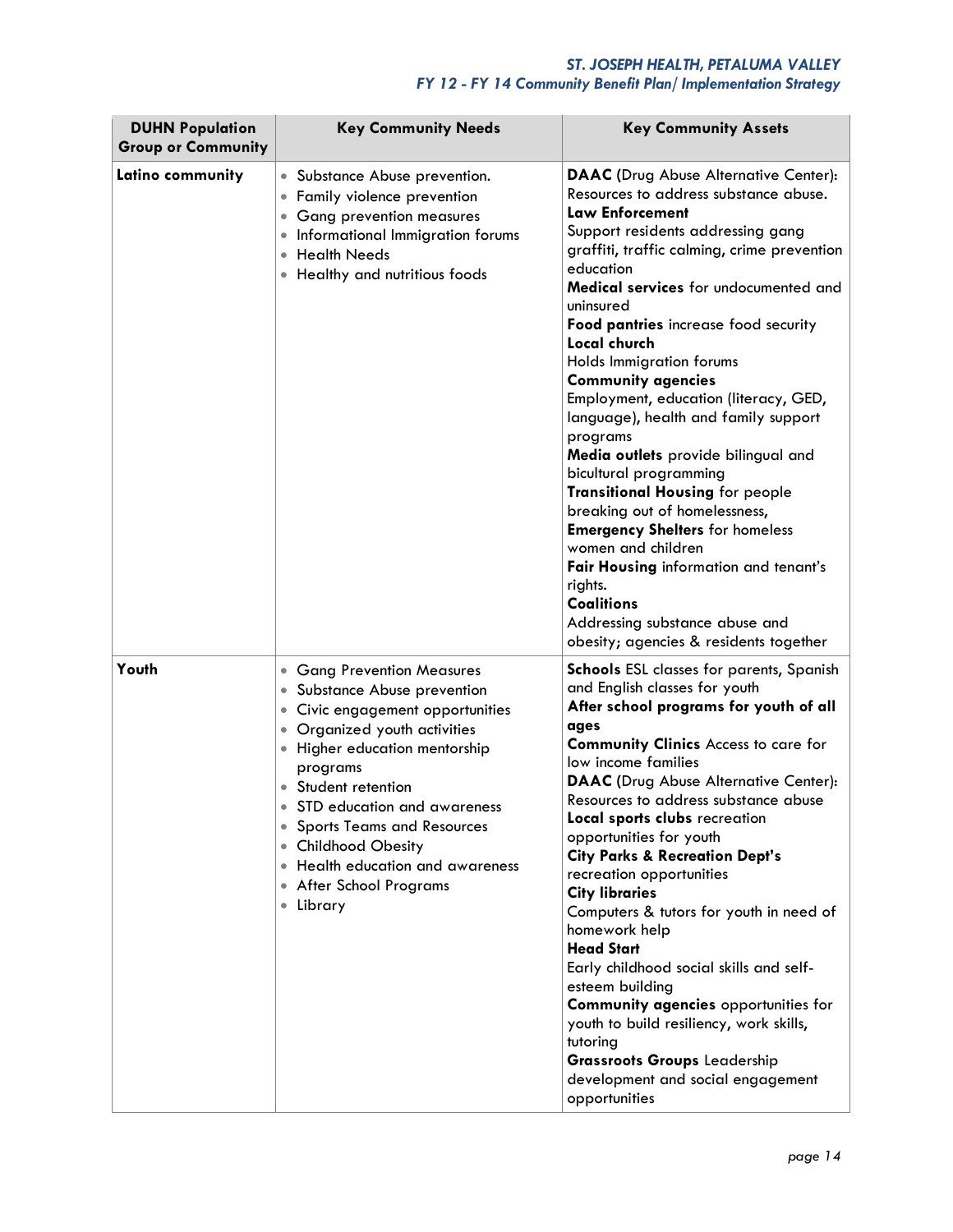## *ST. JOSEPH HEALTH, PETALUMA VALLEY FY 12 - FY 14 Community Benefit Plan/ Implementation Strategy*

| <b>DUHN Population</b><br><b>Group or Community</b> | <b>Key Community Needs</b>                                                                                                                                                 | <b>Key Community Assets</b>                                                                                                                                                                                                                                                                                      |
|-----------------------------------------------------|----------------------------------------------------------------------------------------------------------------------------------------------------------------------------|------------------------------------------------------------------------------------------------------------------------------------------------------------------------------------------------------------------------------------------------------------------------------------------------------------------|
| <b>Seniors</b>                                      | • Affordable housing<br>• Access to health services<br>• Transportation<br>• Recreational Activities<br>• Informational Forums<br>• Home Care<br>• Senior Center Resources | <b>Affordable Housing Provides low</b><br>income housing<br><b>Medical Care</b> Clinic offers services for<br>low income people, and also those who<br>are undocumented and uninsured.<br>Senior programs Senior Center offers<br>classes and courses.<br>St. Joseph Home Care Home care visits<br>to residents. |

# **Priority Community Health Needs**

Figure 1 describes the community health needs identified through the SJH, Santa Rosa Memorial CHNA. Those needs that the hospital does not plan to address are noted<sup>1</sup>.

## **Figure 1.**

| <b>Health Needs Identified through CHNA</b>   | <b>Plan to Address</b> |
|-----------------------------------------------|------------------------|
| Youth Alcohol, Tobacco and Other Drug Use     | Yes                    |
| Perinatal Alcohol, Tobacco and Other Drug Use | No                     |
| Children's Oral Health                        | Yes                    |
| Childhood Obesity, Nutrition and Fitness      | Yes                    |

St. Joseph Health, Petaluma Valley will endorse local nonprofit organizational partners to apply for funding through our St. Joseph Health Foundation to meet this need. Organizations that receive funding provide specific perinatal services, resources and meet the needs of this vulnerable population that Petaluma Valley does not, in order to make best use of limited resources and avoid duplication of efforts with its community partners.

In regards to children's oral health, St. Joseph Health, Petaluma Valley has developed a highly focused oral health system of care to respond to this need, including the St. Joseph Dental Clinic, "Cultivando la Salud" Mobile Dental Clinic, and Mighty Mouth Dental Disease Prevention Program. Together, these programs are implementing a special project focused on decreasing dental disease in children ages 0-5, which includes education, prevention, and treatment services. This endeavor is distinct from other Santa Rosa Memorial community health efforts in that it exclusively engages the oral health programs rather than the more comprehensive initiatives that involve all its Community Benefit clinics and programs. For this reason, Petaluma Valley has chosen to continue this important response to the unmet oral health needs of Sonoma County's vulnerable children and their families apart from this current plan; which is inclusive of the more comprehensive organizational-wide initiatives.

<sup>&</sup>lt;sup>1</sup> A number of community health needs are already addressed by other organizations and will not be addressed in the implementation plan report.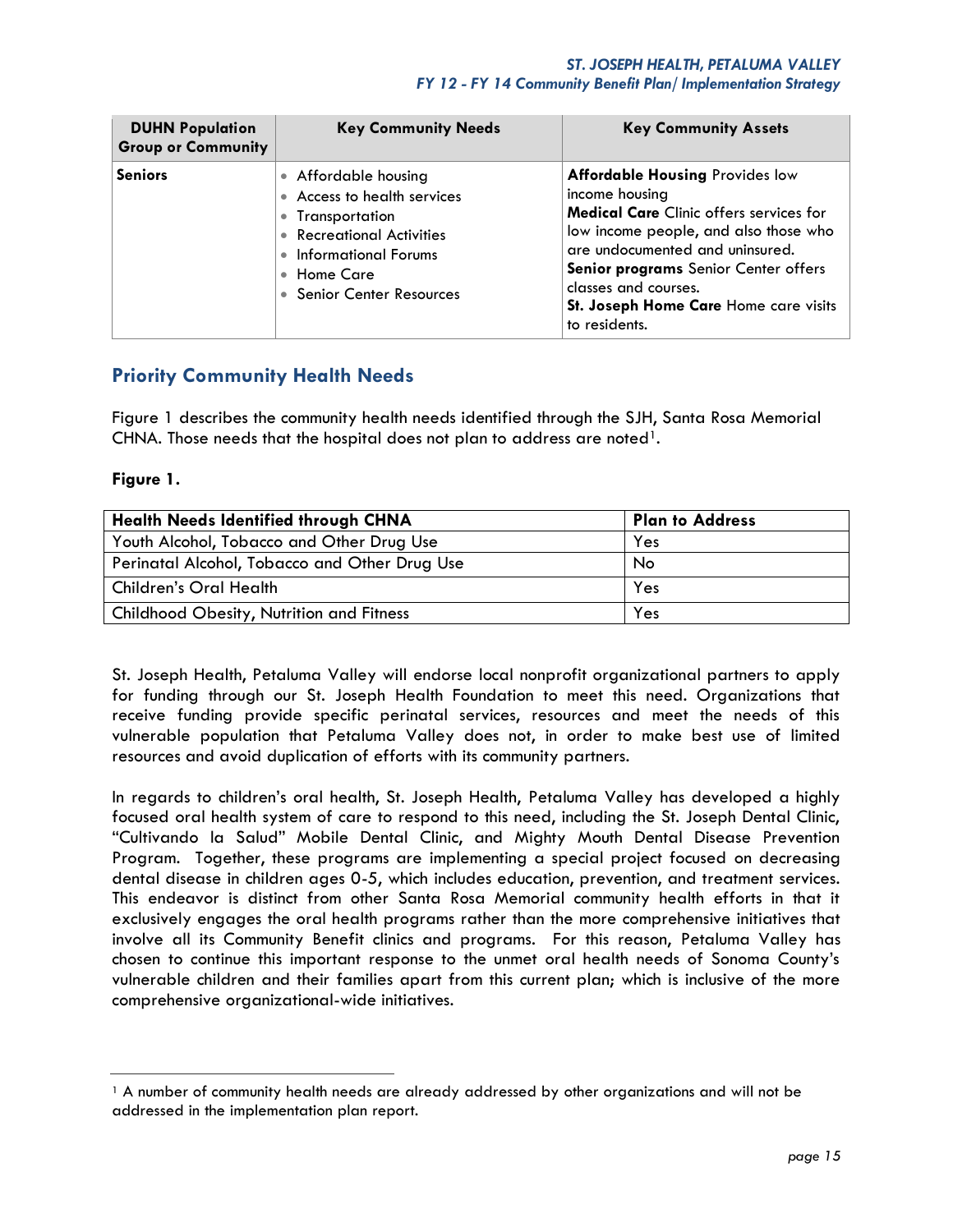St. Joseph Health, Petaluma Valley has also developed a priority initiative, Care Management for Low-Income Seniors, based on the urgent needs of the area's growing senior population, as identified in the Needs Assessment of the Sonoma County Area Agency on Aging. The needs of this population were not identified in the Sonoma County Community Health Needs Assessment, as it was specifically focused on the needs of children.

#### **Needs Beyond the Hospital's Service Program**

The following health needs **will not** be addressed directly in this plan, as they are either being addressed by local nonprofit organizations with greater expertise or resources to respond to the problem, or through another already existing St. Joseph Health, Sonoma County initiative.

In the case of youth and peri-natal substance abuse, given the scope of its Community Benefit programs and clinics St. Joseph Health, Petaluma Valley has elected to respond to the needs associated with substance abuse by focusing on the county's vulnerable youth. It will continue to partner with other public and private agencies addressing this urgent problem, supporting the communication of available services to the families served and leveraging resources when possible to support the services provided by its community partners.

# **COMMUNITY BENEFIT PLANNING PROCESS**

## **Summary of Community Benefit Planning Process**

St. Joseph Health System – Sonoma County is committed to the shared vision of the communities it serves; articulated in many collaborative efforts, but perhaps most clearly in Health Action and in [www.healthysonoma.org.](http://www.healthysonoma.org/) Community partners from all sectors have come together through Health Action to develop a strategic vision and plan to improve community health, and that vision is aided by the healthysonoma.org tool. This website provides a single access point to non-biased data and information about community health issues and interventions in Sonoma County and healthy communities in general. Administered by the County of Sonoma's Department of Health Services and jointly funded by its health and healthcare partners, including SJHS-SC, it is intended to help planners, policy makers, and community members learn about issues, identify improvements, and collaborate for positive change. To help guide the community towards success in achieving its vision, SJHS-SC joins its partners in adopting two key frameworks: the Spectrum of Prevention, developed by the Prevention Institute to ensure comprehensive prevention interventions that address the underlying causes of community health concerns, and Collective Impact, which includes a shared agenda, shared measurement, mutually reinforcing activities, continuous communication, and support from a backbone organization, in this case the Sonoma County Department of Health Services.

The steps in the planning process were as follows. For each initiative the problem was defined and how the need was determined; the scope and seriousness of the problem was described; and available resources were identified. The final step in the process was to define how the initiative aligns with the SJHS mission outcomes, the core principles of community benefit established through the "Advancing the State of the Art in Community Benefit – ASACB" project led by the Public Health Institute and in which SJHS was a leading partner; and how it aligns with the local Ministry Strategic Priorities.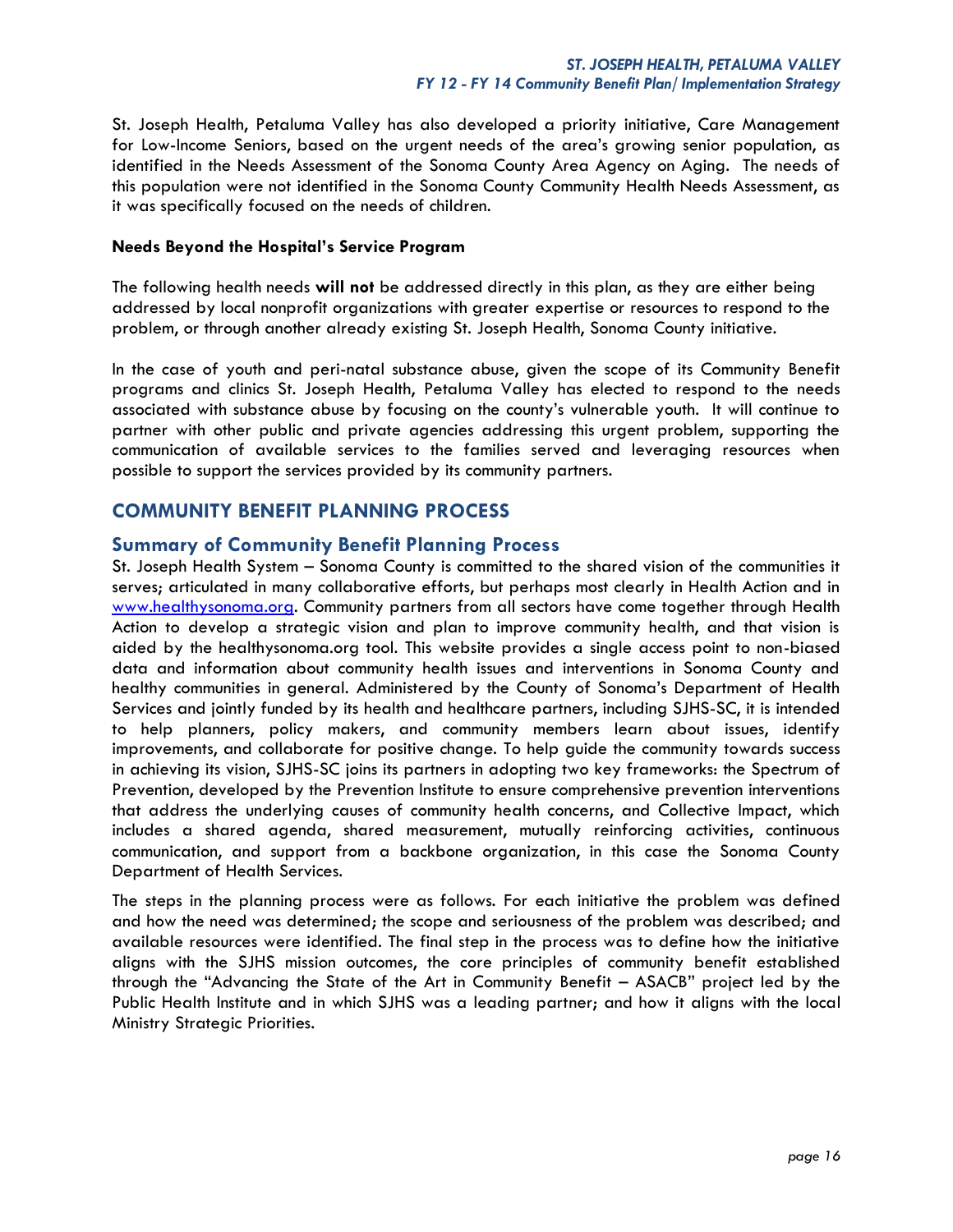The ASACB Core Principles are:

- *Emphasis on Disproportionate Unmet Health-related Needs (DUHN*): All services, activities and donations to be counted as community benefits will include outreach and design elements that ensure access for communities with DUHN.
- *Emphasis on Primary Prevention:* There is increased emphasis on program activities that address the underlying causes of persistent health problems as part of a comprehensive strategy to improve health status and quality of life in local communities.
- *Build Seamless Continuum of Care:* Operational linkages are developed between clinical services and community health improvement activities to ensure that investment in these activities yield measurable impacts upon health status and quality of life.
- *Build Community Capacity:* Charitable resources are strategically targeted to mobilize and build the capacity of existing community assets.
- *Emphasis on Collaborative Governance*: A collaborative approach to the governance and management of community benefit activities is developed.

The criteria and process used to select and prioritize initiatives are the following:

Criteria for Selection of Areas of Focus:

- Congruency and relevance to the mission and vision;
- Size of the issue:
- **Seriousness of the issue;**
- Community identification of issue as a priority;
- Community capacity to address the issue;
- Organizational capacity to address the issue;
- Feasibility of addressing the issue (time, financial…);
- Potential community and stakeholder engagement in efforts; and
- Potential for sustainability of efforts.

Selection Process:

- Completion and analysis of 3-Year Community Needs Assessment;
- Yearly updating of data through monitoring of Community Benefit activities outcomes;
- Discussion and analysis of information by Community Benefit staff, initial brainstorm on areas of priority focus;
- Discussion and analysis of information by Community Benefit management team, and formulation of recommendations for selection of priority areas of focus;
- Discussion and analysis of data and recommendations by Community Benefit Committee, and selection of priority focus areas; Discussion of Community Benefit Committee selection and any discussion of any further recommendations; and
- Final approval of Community Benefit plan by Community Benefit Committee.

# **INITIATIVE NAME: Children's Healthy Weight Initiative**

**HOW NEED WAS DETERMINED:** Interviews were conducted with key informants, including: the Sonoma County Department of Health Services, hospitals, community health centers, other health care providers; Health Action Sonoma County; the Community Activity & Nutrition Coalition;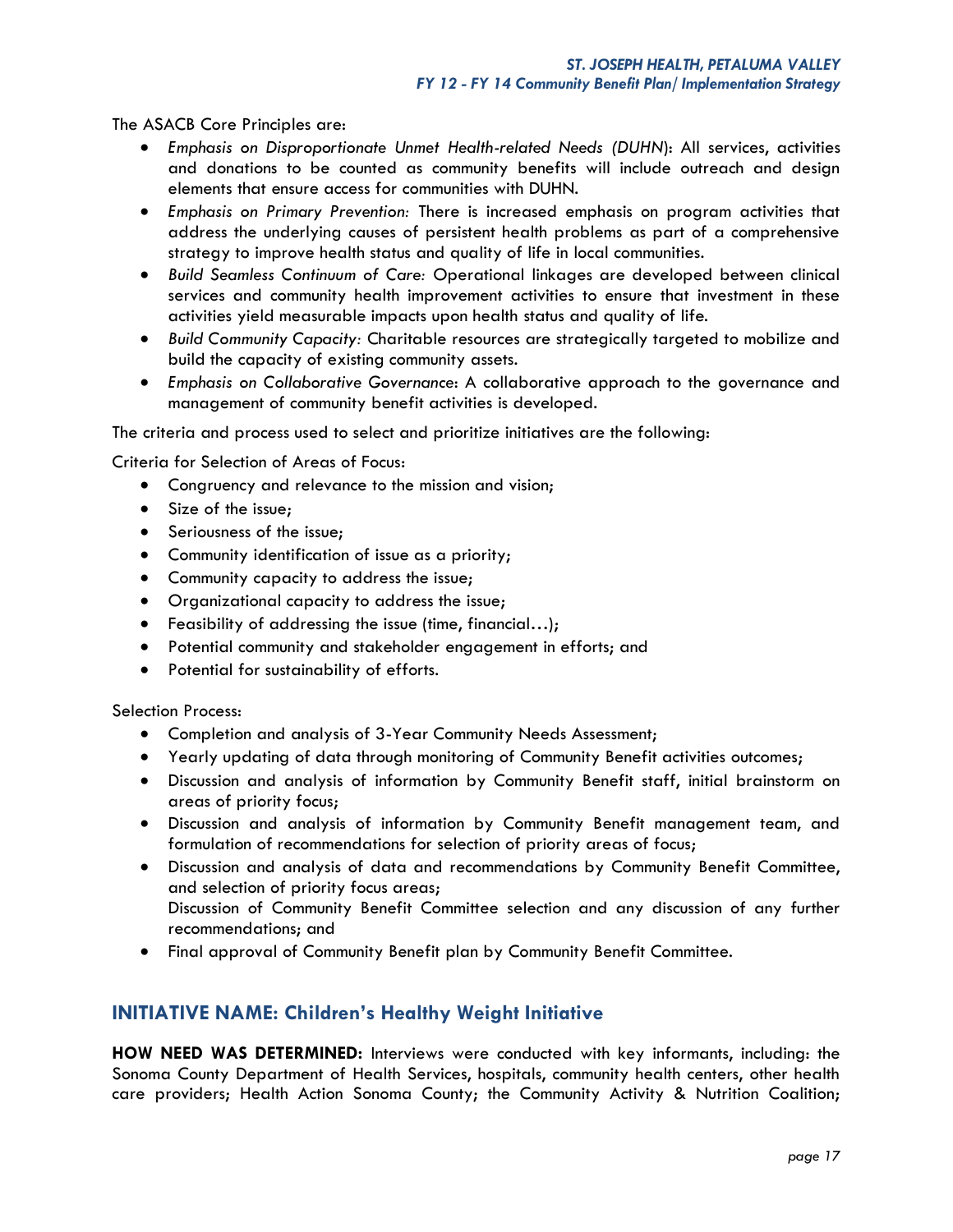Network for a Healthy CA; Northern CA Center for Well Being; Redwood Empire Food Bank; Women, Infants & Children (WIC); and other community-based organizations, public agencies, and others. Secondary data was analyzed from local and statewide sources.

Community and provider feedback on the Needs Assessment results was obtained through the use of generative questions in the hospital's Community Benefit Committee and staff meetings, community focus groups, and semi-structured interviews. These interviews yielded the following:

- There is too much junk food, and the cost of fresh fruits and vegetables is rising, hard for low-income families.
- Childhood obesity is more recognized as a bit problem, and there are many efforts to inform the public about it.
- Schools don't offer enough healthy food and have less PE and obesity is rising among our young people.
- Some parents feed their children junk food because it's low cost and they're pressed for time.
- There are many risks associated with childhood obesity, like diabetes and heart disease, and it leads to problems later in life.
- Childhood obesity affects self-image.

**SCOPE OF THE PROBLEM:** (All data abstracted from Kavanaugh, B. (2011), *Community Health Needs Assessment 2011-2014*. Retrieved from **[www.healthysonoma.org](http://www.healthysonoma.org/)**)

The highest rates of obesity occur among population groups with the highest poverty rates. Children ages 5-11 years from low-income homes are exhibiting increasing rates of overweight, while youth ages 12-19 from low income homes are showing an increase in obesity. In 2008, Sonoma County's Hispanic children and teens represent higher rates of overweight and obesity than their white non-Hispanic counterparts.

- 21% low-income Hispanic children (5-19) were overweight and 25% were obese, while 16% of Hispanic children under age 5 were overweight and 16% were obese in 2008.
- 18% white non-Hispanic children (5-19) were overweight and 17% were obese (a decrease of 3% since 2005) and 17% of white, non-Hispanic children under age 5 were overweight and 12% of white, non-Hispanic children under age 5 were obese in 2008.

Sonoma County youth are not consuming the five daily recommended servings of fruits and vegetables. The percentage of Sonoma County teens meeting this recommendation fell from 48% in 2003 to 31% in 2005.<sup>ii</sup> In 2007, 60.9% of children ages 2 and older reported eating five or more servings of fruits and vegetables per day, a significant increase from 50.8% of the same age group two years earlier.

In 2005-2006 and 2008-2009, only 35% of Sonoma County 7th graders met all six of the basic fitness standards. Only 32% of 2008-2009 5th graders met all six standards, while 42% of 9th graders met them. According to the 2008-2009 California Physical Fitness Report, 29.6% of 5th graders, 25.9% of Sonoma County 7th graders, and 26.7% of 9th graders failed the Aerobic Capacity Test. While having the lowest pass rate among the grades tested, the 7th graders experienced a substantial improvement from 2005-2006 when 30.9% failed.

Sonoma County ranks among the counties in California with the highest prevalence of anemia. In 2005 and 2008, the prevalence of iron deficiency among children under age 5 was 18%. In 2009, the rate had dropped to 16.5%. Among children 5 to 19, the rate was 13% in 2005, and climbed to 16.5% in 2008, and fell back to 13.4% in 2009, 28th highest rate in the State. In 2008, the rate was significantly higher for Hispanic children 5 to 19 (17%) than for white, non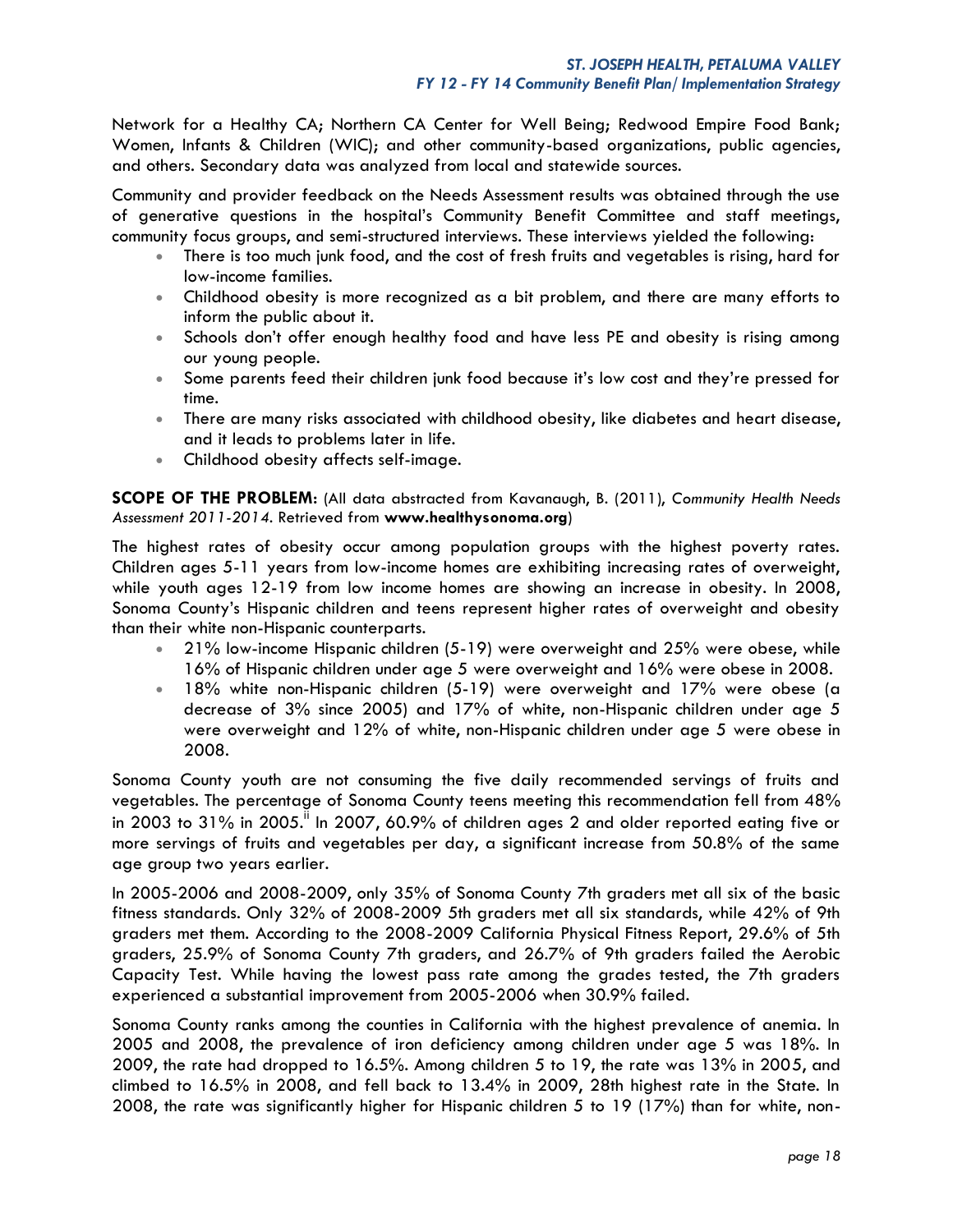Hispanic children of the same ages (11%).

Sonoma County has among the highest costs of living, predominantly in terms of housing, in the country: the December 2009 cost of living index for Sonoma County was 160.2, compared to the US average of 100, considered a very high cost. The cost of living was 60 percent higher in the county than the US average. Families that pay a higher percentage of their income for housing may not have the same healthy food options as people with higher incomes.

## **CORE PRINCIPLES THAT INITIATIVE IS RELATED TO:**

- A. Emphasis on Disproportionate Unmet Health-Related Needs
- B. Prevention
	- a. Primary
	- b. Secondary
- C. Building a Continuum of Care
- D. Building Community Capacity
- E. Collaborative Governance

**SERIOUSNESS OF THE PROBLEM:** (All data abstracted from Kavanaugh, B. (2011), *Community Health Needs Assessment 2011-2014*. Retrieved from **[www.healthysonoma.org](http://www.healthysonoma.org/)**)

As obesity rates continue to skyrocket, even young children are experiencing type 2 diabetes, high blood pressure and other physical consequences, as well as emotional problems. The current generation may even be on track to have a shorter lifespan than their parents. As the prevalence of overweight and obesity continues to rise, the long-term health and economic consequences will be staggering. This increase represents a major public health concern with the potential for future health risks and growing burdens on the healthcare system. Many health conditions once thought applicable only to adults are now being seen in children and with more and more frequency. Children are also more vulnerable than adults to a unique set of obesity-related health problems because their bodies are growing and developing.

- Lack of physical activity and poor nutrition account for approximately 112,000 preventable deaths each year in the United States, making these risk factors second only to tobacco use as causes of preventable death.
- Unless trends change, one in three children born in the year 2000 will develop type 2 diabetes. One in two children of color born in 2000 will develop the disease.
- Excess body weight increases the risk of many health conditions, including: asthma, sleep apnea and respiratory problems, orthopedic conditions, and high blood pressure. Obese children are also more likely to have increased risk of heart disease. One study found that approximately 70% of obese children had high levels (greater than 90th percentile) of at least one key risk factor for heart disease, and approximately 30% had high levels of at least two risk factors.
- Children who are overweight may suffer from social stigma, discrimination, lowered selfesteem, and depression. They tend to participate in fewer activities, to withdraw from social situations, and to be less physically active than their normal-weight peers. One study found that they have a similar quality of life as children diagnosed with cancer.
- Injuries seem to occur more often in overweight individuals, likely due to decreased flexibility and lower bone density. Efforts to promote optimal body weight may not only reduce the risk of chronic diseases but also the risk of unintentional injury among overweight and obese individuals.
- Overweight students miss, on average, one day of school per month. Absenteeism among overweight students is twenty percent higher than that of their peers.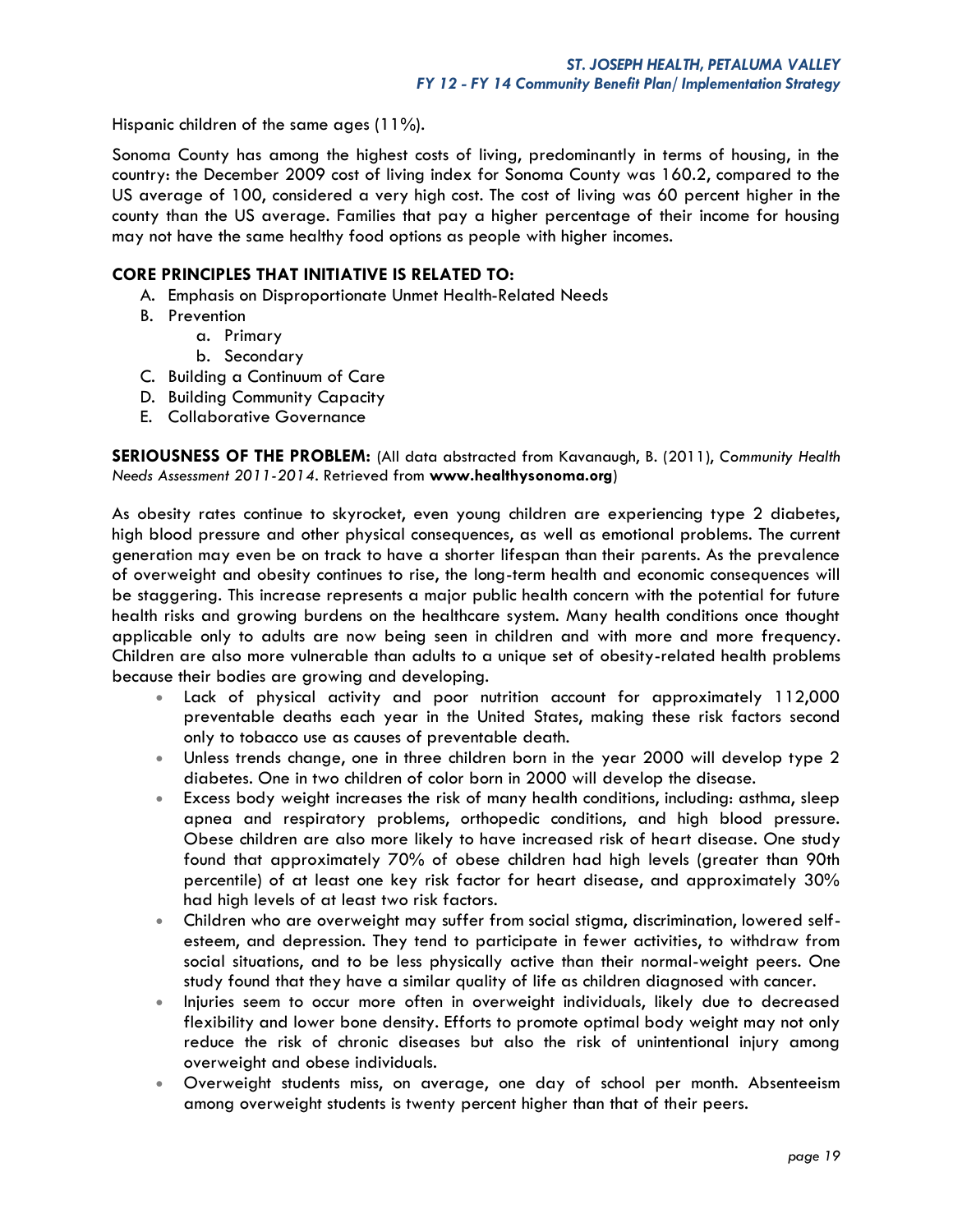Overweight adolescents have a 70% chance of becoming overweight or obese adults, putting them at greater risk for heart disease, stroke and diabetes later in life. This increases to 80% if at least one parent is overweight or obese.

## **AVAILABLE RESOURCES**

- 1. Community Activity & Nutrition Coalition
- 2. Health Action
- 3. Redwood Empire Food Bank
- 4. Northern CA Center for Well Being
- 5. Network for a Healthy CA
- 6. School Garden Network
- 7. Petaluma Bounty
- 8. Sonoma County Dept Health Services
- 9. KRCB Public Broadcasting
- 10. Univision Television

## **Alignment with SJHS MISSION OUTCOMES**

(Sacred Encounters/Perfect Care/Healthiest Communities)

Sacred Encounters – Builds respectful relationships between low-income and other residents, local governments, schools, and private and public agencies that generate effective collaborative partnership.

Perfect Care – Uses evidence-based practice to address the physiological, psychosocial, familiar, environmental, and policy factors associated with topic.

Healthiest Communities – Collects and analyzes data on demographic, socioeconomic, morbidity, and mortality to contribute to countywide collaborative efforts to prevent and treat childhood obesity and associated illnesses in children, adolescents, and their families; focusing on community engagement, leadership, and partnership to achieve sustainable change.

#### **Alignment with LOCAL MINISTRY STRATEGIC PRIORITIES:**

- Patient Experience/Sacred Encounters "Provide care to patients distinguished by ease of use, timely access, safety, and high reliability; patient satisfaction."
- Physician Collaboration "Build an Integrated Delivery System Infrastructure Electronic Medical Record; Engage our physicians as meaningful partners – Develop physician partnerships"
- Employee Collaboration "Engage our employees are meaningful partners in realizing our mission outcomes" through volunteer opportunities
- Wellness & Health Improvement "Reduce childhood obesity"

# **Alignment with MANAGING CHARITY CARE COSTS:**

 Focus on social determinants of health, primary prevention, education, and access to appropriate levels of care reduces treatment of obesity-related diseases such as diabetes among unfunded and underfunded patients.

# **INITIATIVE NAME: Youth Alcohol Abuse Prevention**

**HOW NEED WAS DETERMINED:** Interviews were conducted with key informants, including: dental providers, other health care providers, Community Action Partnership and other community-based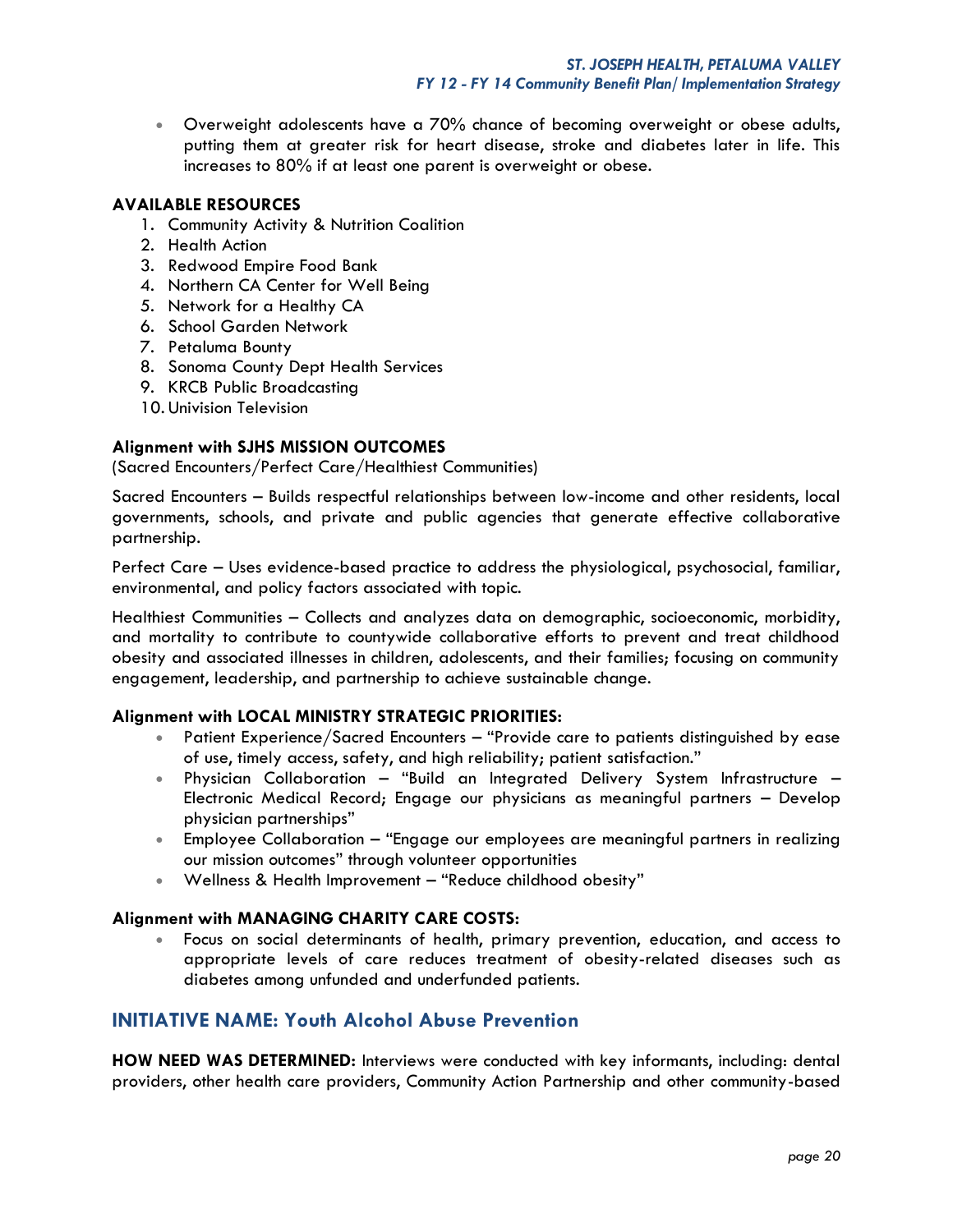organizations, public agencies, First 5 Sonoma County, and others. Secondary data was analyzed from local and statewide sources.

Community and provider feedback on the Needs Assessment results was obtained through the use of generative questions in the hospital's Community Benefit Committee and staff meetings, community focus groups, and semi-structured interviews. These interviews yielded the following:

- The problem seems to be escalating. It isn't improving.
- Parents and teachers are especially concerned about underage and illegal substance abuse.
- Not all high school students seem to be concerned. Some think drinking's a problem, and others think it's a rite of passage.
- Kids who don't get help are more likely to get into trouble with the law or drop out of school.
- There are health issues associated with reckless behavior: addiction, accidents, violence, rape, liver and organ disease, and death.
- Can lead to homelessness.

**SCOPE OF THE PROBLEM:** (All data abstracted from Kavanaugh, B. (2011), *Community Health Needs Assessment 2011-2014*. Retrieved from **[www.healthysonoma.org](http://www.healthysonoma.org/)**)

Alcohol, tobacco and other drug (ATOD) use among Sonoma County teens is a major public health issue. For many years, Sonoma County teens have exhibited high rates of alcohol use and highrisk behaviors. The majority of Sonoma County high school students in the 2007-09 CHKS Survey (86% of 11th graders, up from 83% two years before), report that it is "very easy" or "fairly easy" to obtain alcohol. Private parties are one of the most frequently reported avenues for access to alcohol either provided directly by parents, older siblings, or older friends. Statistics from 2001 to 2006 also show that most disciplinary actions filed against stores, bars and restaurants in Sonoma County were related to either selling alcohol to minors, employing a minor or allowing minors on the premises.

Alcohol use among youth continues as a significant challenge in Sonoma County, though California Healthy Kids Survey (CHKS) data reports improvement between 2006 and 2009. In 2006, 33% of Sonoma County (SC) 9th graders and 50% of SC 11th graders reported using alcohol in the past 30 days, compared to 28% and 44% respectively in 2009. At the same time, Sonoma County's 7th graders have a slightly lower rate than their peers statewide, while 9<sup>th</sup> graders are very close to their peers and 11th graders continue to have a higher rate than their peers in the state as a whole (36%).

Sonoma County students of alternative schools show significantly higher rates of alcohol, other drug and tobacco use then peers in comprehensive schools. In 2007-09, 65% of alternative school students report drinking alcohol in the past 30 days, compared to 28% in 9<sup>th</sup> grade and  $44\%$  in 11<sup>th</sup> grade; 55% of alternative school students report smoking marijuana, compared to 16% in 9<sup>th</sup> grade and 25% in 11<sup>th</sup> grade; and 50% of alternative school students report using tobacco compared to  $11\%$  in 9<sup>th</sup> grade and  $16\%$  in  $11<sup>th</sup>$  grade.

In Sonoma County in 2009, more youth reported they had smoked marijuana than tobacco in the past 30 days. Survey results also show that Sonoma County students are using tobacco at similar or higher rates than their peers throughout California. In 2006 and 2007-09, daily tobacco between the seventh and ninth grades almost tripled and rose again in 11th grade.

Methamphetamine is a serious problem for some Sonoma County youth. In 2005-06**,** 2% of Sonoma County 9th graders and 3% of 11th graders reported having used methamphetamine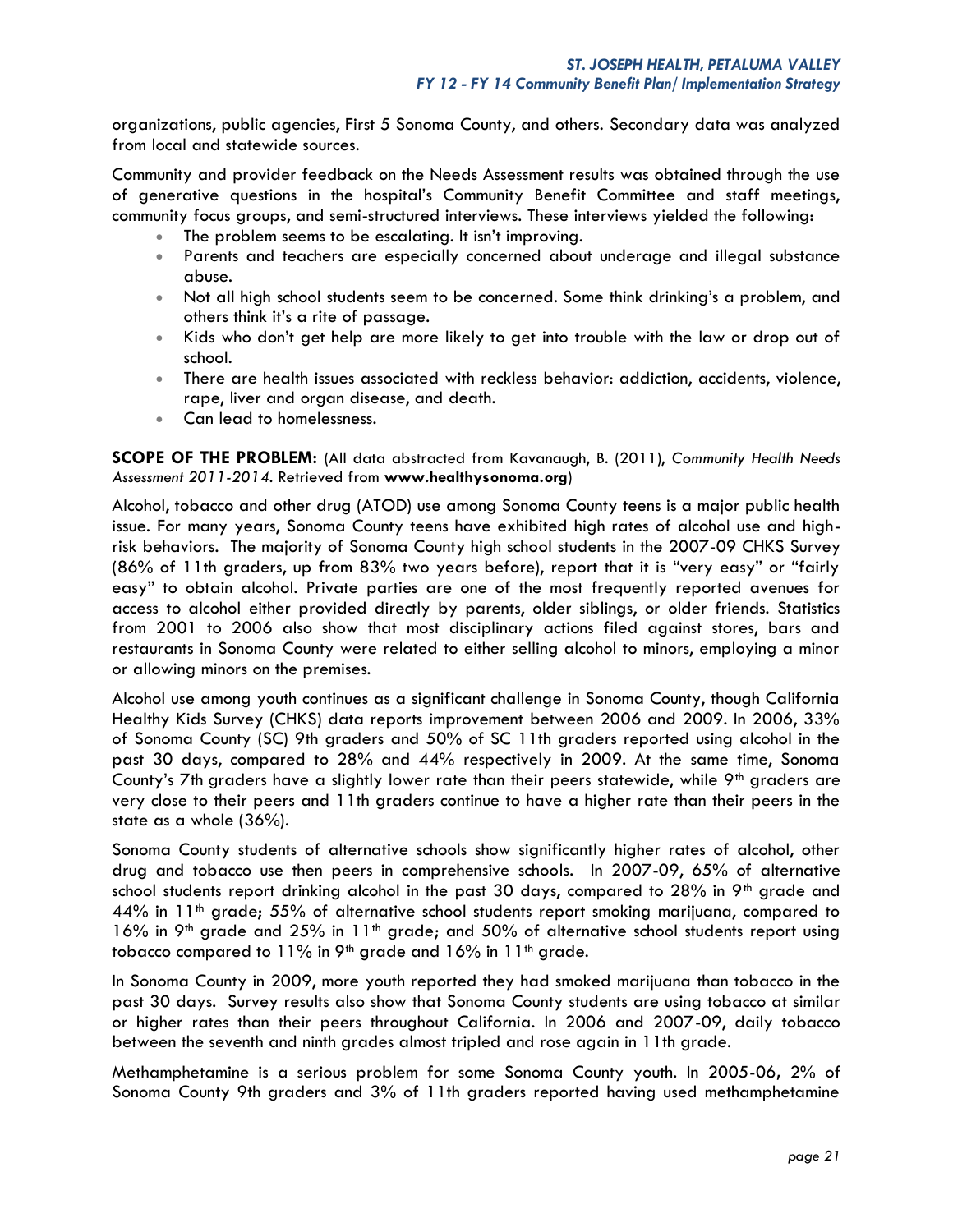one or more times in the past thirty days, while in 2007-09, 3% of 9th graders and 3% of 11th graders reported using methamphetamines. Ten percent (10%) of students in alternative high schools (i.e., court and continuation schools) reported current use of methamphetamine in 2005-06 and 6% in 2007-09.

In 2008, 49% of traffic fatalities in Sonoma County were alcohol-related, while 13% of traffic injuries were alcohol-related. In 2007-09, 22% of Sonoma County 9th graders, 28% of 11th graders and 58% of alternative school students reported drinking and driving, or riding in a car driven by someone who had been drinking (this represents a decrease over the 2005-06 CHKS for 11th graders and alternative school students, but a 2% increase for 9th graders). Forty six percent (46%) of 7th graders reported being a passenger in a car driven by someone who had been drinking alcohol, an increase from 44% in 2005-06.

Prescription drug abuse has been identified as a growing problem in Sonoma County. The Sonoma County Prevention Partnership, a voluntary collaborative convened by the Sonoma County Department of Health Services, has identified the misuse or abuse of prescription drugs as an issue and has selected it for research to determine the extent of the problem in Sonoma County.

Sonoma County lacks sufficient AOD treatment programs for youth. The number of youth admitted to AOD treatment programs in Sonoma County over the past three years has decreased from 627 to 550, as state and local budgets shrink. The current system for AOD treatment in Sonoma County relies on two funding sources: the Minor Consent Drug Medi-Cal System, and the Adolescent Treatment Expansion Program, and funding is only secured through 2012.

## **CORE PRINCIPLES THAT INITIATIVE IS RELATED TO:**

- A. Emphasis on Disproportionate Unmet Health-Related Needs
- B. Prevention
	- a. Primary
- C. Building a Continuum of Care
- D. Building Community Capacity
- E. Collaborative Governance

**SERIOUSNESS OF THE PROBLEM:** (All data abstracted from Kavanaugh, B. (2011), *Community Health Needs Assessment 2011-2014*. Retrieved from **[www.healthysonoma.org](http://www.healthysonoma.org/)**)

Despite efforts to prevent underage drinking, alcohol, tobacco and other drug use remains a pervasive problem among youth in Sonoma County. Prosecutors are noting an increase in the number of cases they prosecute for OxyContin, an opiate-based painkiller that has joined marijuana and methamphetamine as drugs battled most by Santa Rosa and other Sonoma County law enforcement agencies.

High rates of alcohol use and associated risky behaviors by teens have negative consequences for themselves and their communities. The pervasiveness of teenage alcohol misuse is particularly worrisome given the association of teen drinking with injuries due to car crashes, vandalism, property damage, violent behavior, sexual assaults, and emotional problems. These problems create significant trauma for youth and families and drain public resources through increased calls for police service, emergency medical services, health care costs, criminal justice costs, substance abuse treatment, mental health care services and use of other community services.

ATOD use affects the growing adolescent brain and can seriously damage long- and short-term growth processes. Young brains are built to acquire new memories and are "built to learn." For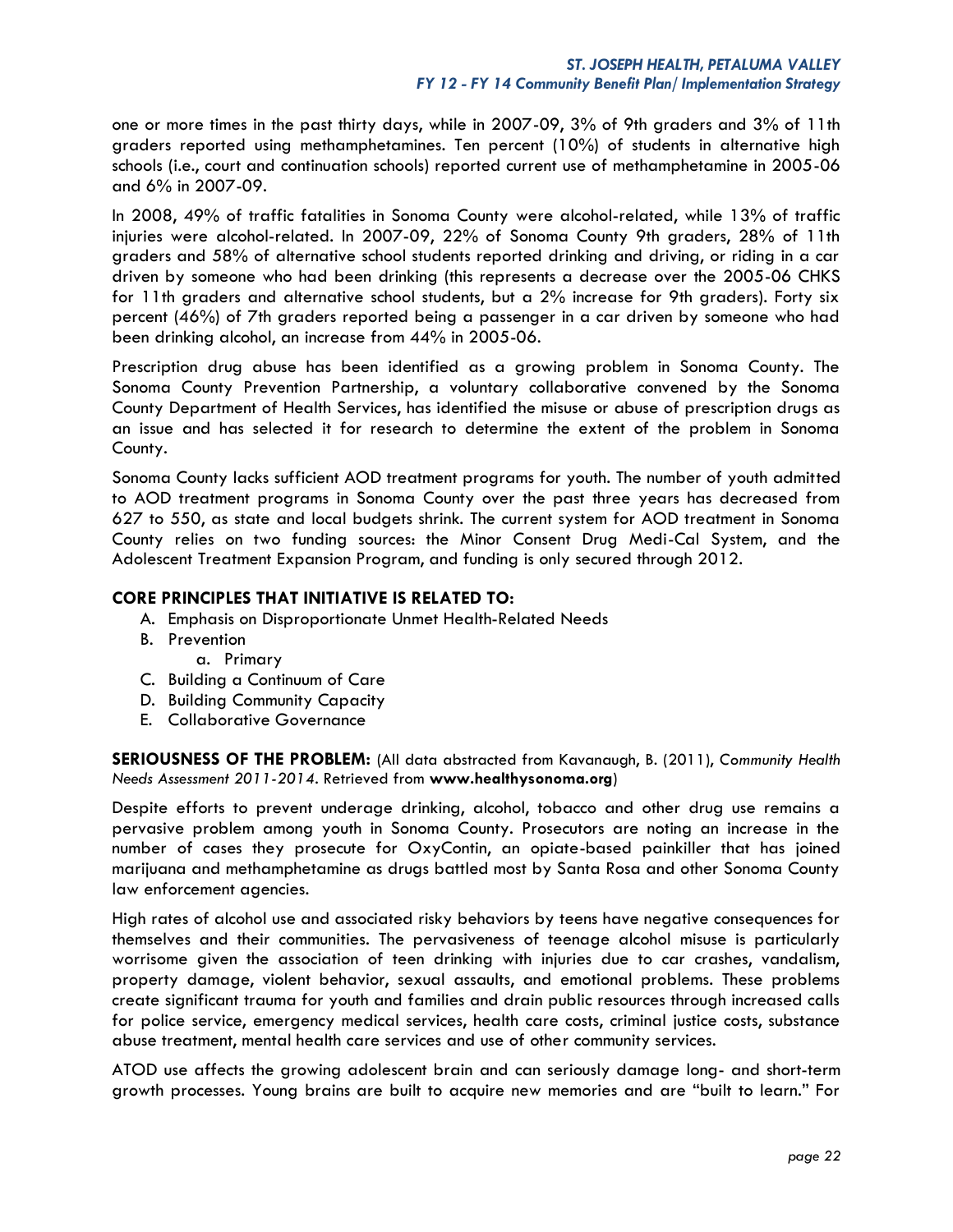## *ST. JOSEPH HEALTH, PETALUMA VALLEY FY 12 - FY 14 Community Benefit Plan/ Implementation Strategy*

teens, given the consequences on their developing brain, there is no such thing as 'risk free' experimentation. The brain does not finish developing until the mid-20s. One of the last regions to mature is intimately involved with the ability to plan and make complex judgments. Recent scientific studies suggest that alcohol has several effects on the brain function of children and adolescents, including: different toxic effects for adolescents than those for adults; impairment of brain function and memory; 10% reduction in the brain's center of learning and memory; shortterm or relatively moderate drinking impairs learning more in youth than in adults; poor visualspatial functioning; poorer retention and retrieval of verbal and nonverbal information; longlasting changes in the brain; and reduction of students' academic performance.

ATOD use impacts health. The earlier teens start drinking and using drugs, the greater the harm and the health risks. Alcohol and substance use is associated with increased risk for chronic disease, unsafe health behaviors such as high-risk sexual practices, unintentional injury, mental health problems, and poor oral health. Active smoking by young people is associated with health problems during childhood and adolescence and with increased risk factors for health problems in adulthood. Cigarette smoking during adolescence appears to reduce the rate of lung growth and the level of maximum lung function that can be achieved, with young smokers less likely to be physically fit than young nonsmokers.

ATOD use impacts the future. For teens, their prospects for future success are diminished with the many problems associated with adolescent substance abuse, including absenteeism from school, academic difficulties, poor peer relationships, impact on self-esteem, poor judgment, problems at home, and lasting medical and legal consequences. Young people who start drinking before they are 15-years old are five times more likely to have alcohol-related problems later in life.iii

 Underage drinking has high costs. Underage drinking is estimated to cost the nation about \$68 billion each year in deaths, injuries, property damage and related economic and productivity losses.iv Underage drinking cost the citizens of California \$8.1 billion in 2007, or \$2,112 per teen.v California ranks 31st highest among the 50 states for the cost per youth of underage drinking.vi Excluding pain and suffering from these costs, the direct costs of underage drinking incurred through medical care and loss of work cost California \$2.8 billion each year.

## **AVAILABLE RESOURCES**

- 1. Drug Abuse Alternative Center
- 2. R House
- 3. Clean & Sober Classrooms
- 4. Sonoma County Dept of Health Services Alcohol & Other Drugs
- 5. Sonoma County Prevention Partnership
- 6. Community Health Centers
- 7. Hospitals
- 8. Sonoma County Office of Education
- 9. Local Environmental Prevention & Planning Coalitions
- 10. Friday Night Live

## **Alignment with SJHS MISSION OUTCOMES**

(Sacred Encounters/Perfect Care/Healthiest Communities)

Sacred Encounters – Builds respectful relationships between low-income and other residents, local governments, schools, and private and public agencies that generate effective collaborative partnership.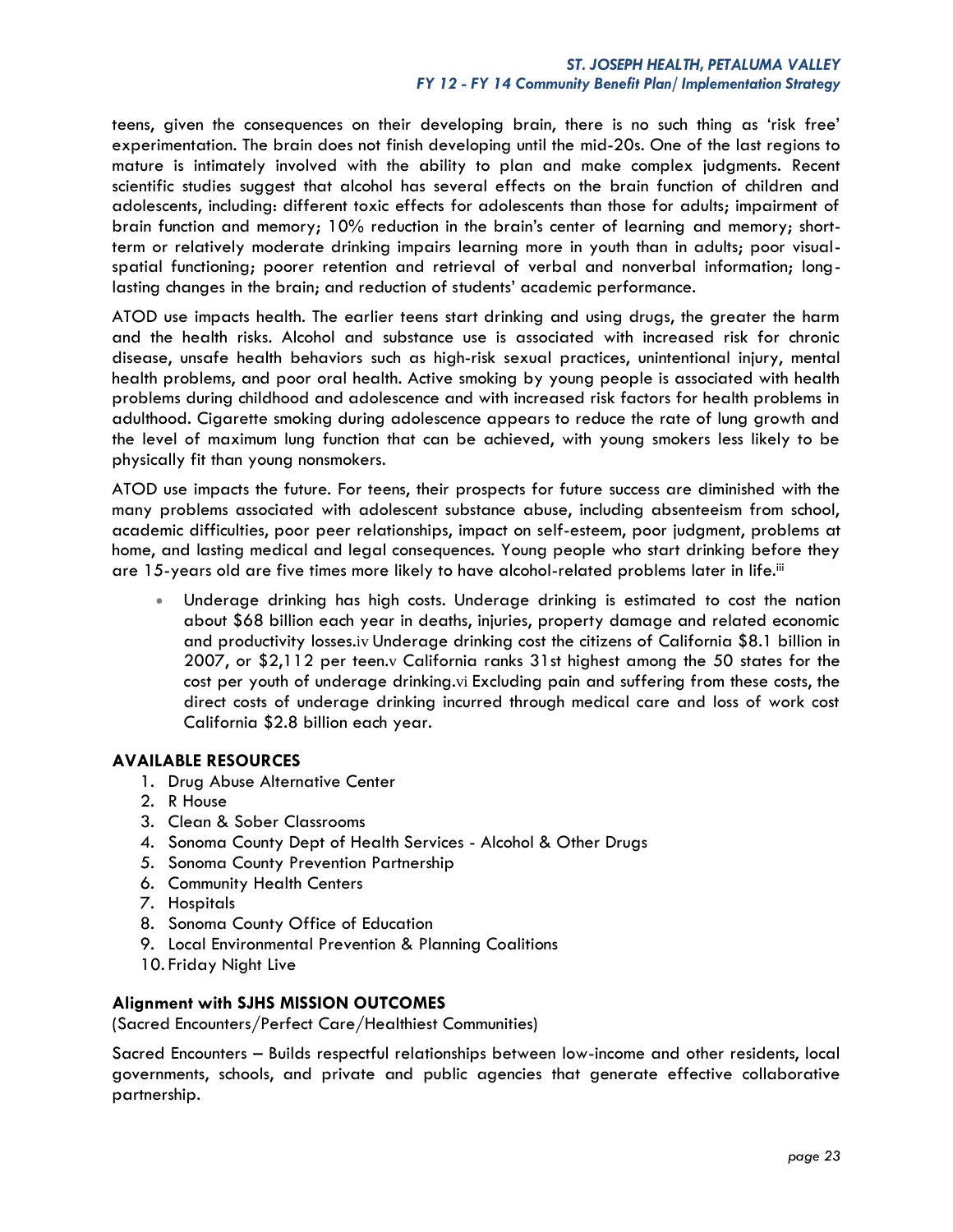Perfect Care – Uses evidence-based practice to address the physiological, psychosocial, familiar, environmental, and policy factors associated with topic.

Healthiest Communities – Collects and analyzes data on demographic, socioeconomic, morbidity, and mortality to contribute to countywide collaborative efforts to prevent and treat childhood obesity and associated illnesses in children, adolescents, and their families; focusing on community engagement, leadership, and partnership to achieve sustainable change.

## **Alignment with LOCAL MINISTRY STRATEGIC PRIORITIES:**

- Physician Collaboration "Engage our physicians are meaningful partners develop physician partnerships"
- Employee Collaboration "Engage our employees as meaningful partners in realizing our mission outcomes"

## **Alignment with MANAGING CHARITY CARE COSTS:**

Reduces unnecessary emergency department and trauma visits of unfunded and underfunded patients.

# **Geriatric Care Management for Low-Income Seniors Initiative**

**HOW NEED WAS DETERMINED:** Interviews were conducted with key informants, including: Area Agency on Aging Advisory Council members (seniors), hospitals, senior housing, health, and social services providers, advocates for seniors, and others. Secondary data was analyzed from local and statewide sources.

**SCOPE OF THE PROBLEM:** Information and data abstracted from Sonoma County Area Agency on Aging. Area Plan 2009 – 2012;

[http://www.socoaaa.org/pdf/AREA\\_PLAN\\_FINAL.pdf;](http://www.socoaaa.org/pdf/AREA_PLAN_FINAL.pdf) and the Area Plan Update 2010 – 2011 [http://www.socoaaa.org/pdf/Area\\_Update\\_2010-2011.pdf](http://www.socoaaa.org/pdf/Area_Update_2010-2011.pdf) [http://www.socoaaa.org/pdf/annual\\_rpt09-10.pdf](http://www.socoaaa.org/pdf/annual_rpt09-10.pdf)

There are there are 95, 867 individuals age 60 and older, representing 19.4% of the total population of 495,412 in Sonoma County. This represents an increase over the past year. There is also an increase in Latino seniors, representing 8.4% of the senior population in 2010 compared to 8% of the senior population in 2008. The 2000 Census Data identified 17,171 individuals 65 and older living alone, representing 29.6% of that age group (58,726). The 2000 Census Data also indicated that 5.9% of the age 60 and older population was at poverty level and 9.8% of individuals in that age group were at 125% of poverty level. Census data identified that 16.3% of the senior population live in rural areas. Of the seniors in rural areas, 19% live alone. Clearly, with the increase in population, these numbers have grown over the past five years.

Within the over 60 population, the fastest growing age group is 85 and older. It is expected that in California, from 2000 to 2040, this age group will double in size. In Sonoma County, from 2000 to 2040, the 85+ age group will increase by 214% from 8,580 to 26,973 older seniors. By 2050, that number will increase by almost 300% from the year 2000 to 34,227 when more than one in five Sonoma County seniors will be over the age of 84. Sixty-one percent of those older seniors will be female; 39% will be male. Given that this age group generally suffers from higher rates of chronic disease and functional limitations, it will be challenging to meet their many needs.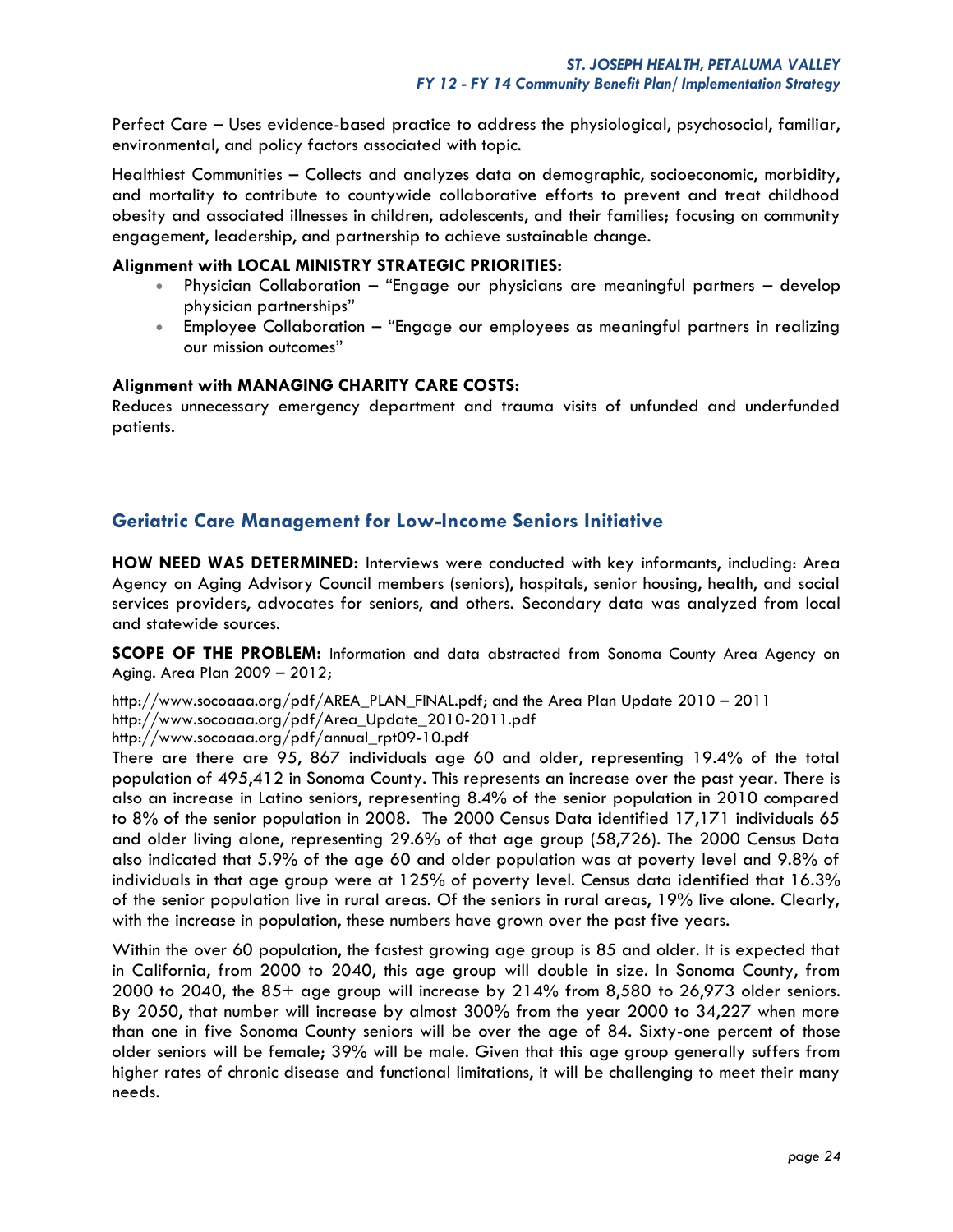Latinos are the fastest growing ethnic group in Sonoma County due to a young population that has a low death rate and a stable birth rate. The numbers of Latino seniors are projected to increase by 233% from 1990 to 2010. The steady increase of Latino seniors will continue for several decades and by 2050, that number will have increased from 2,410 in 1990 to 48,524 in 2050, a substantial 1,913% increase. Older Latinos are more likely to be living in poverty than older white non-Latinos.

Issues facing Latino seniors include lack of health insurance and access to care. In addition to receiving inadequate care for health problems, uninsured and underinsured populations also lack preventive health services. Diabetes is a primary health issue for Latino seniors, and those age 65 and older are more than four times as likely to be hospitalized due to uncontrolled diabetes than non-Latino seniors. While African Americans are more likely to die from diabetes compared to other groups countywide, Sonoma County Latinos and those who don't speak English well are more likely to be obese, a significant risk factor for diabetes.

Latinos can show symptoms of Alzheimer's up to seven years earlier than non- Latino whites. While researchers are unable to explain the reason, there are several factors believed to contribute to the onset of Alzheimer's, including fewer years of formal education (7.3 years for Latinos versus 11.3 years for whites), higher levels of blood pressure, and higher levels of diabetes.

Each year, St. Joseph Health System – Sonoma County's House Calls program sees senior patients with multiple complex unmet health and socio-economic needs. During fiscal year 2011, 23% of the House Calls patients were diagnosed with hypertension, and 17% with diabetes. Nearly one third were over 80 years of age.

Sonoma County's geography includes many natural boundaries which present challenges for service delivery. Santa Rosa is the urban center and provides many health and social services. Geographic barriers to outlying areas do, however, create difficulty for some to access services. Due to limited transit options, transportation is a particular challenge for those in rural areas on limited budgets or who no longer drive. The 2005 Sonoma County needs assessment, "Living Longer, Living Well," found that transportation was the number one need of Sonoma County seniors. There is a need to Increase access to home and community-based services to seniors and adults with disabilities, with special focus on underserved populations (includes Latino, GLBT, low income, socially and geographically isolated)

While Sonoma County residents have a lower poverty rate overall than do residents statewide, the 2000 Census data indicated that there were 5.9% of Sonoma County seniors living at poverty level and 9.8% who were at 125% of the poverty level. Poverty rates vary by age, sex, race and ethnicity among older adults. Older women are two times more likely to live in poverty compared to their male counterparts. Older Blacks and Latinos are far more likely to be living in poverty than older non-Latino seniors. Low-income adults (those living under 200% of the federal poverty line) have lower rates of accessing preventive care. Although they may have Medicare, copayments and transportation and other costs are often barriers to their seeing a health care provider.

The recent "Elder Economic Security Standard™ Index" was developed by the UCLA Center for Health Policy Research, calculating the cost of living in each county in California, based on a senior's living situation and health status. It is intended as an alternative to the official federal poverty index which is a uniform standard used across the country, designed in the 1960's, based on consumption patterns of the 1950's. The Elder Index establishes actual costs in each county of the basics (housing, food, health care, transportation, etc.) needed by seniors to live independently in the community. In 2007 the national Federal Poverty Level (FPL) for a single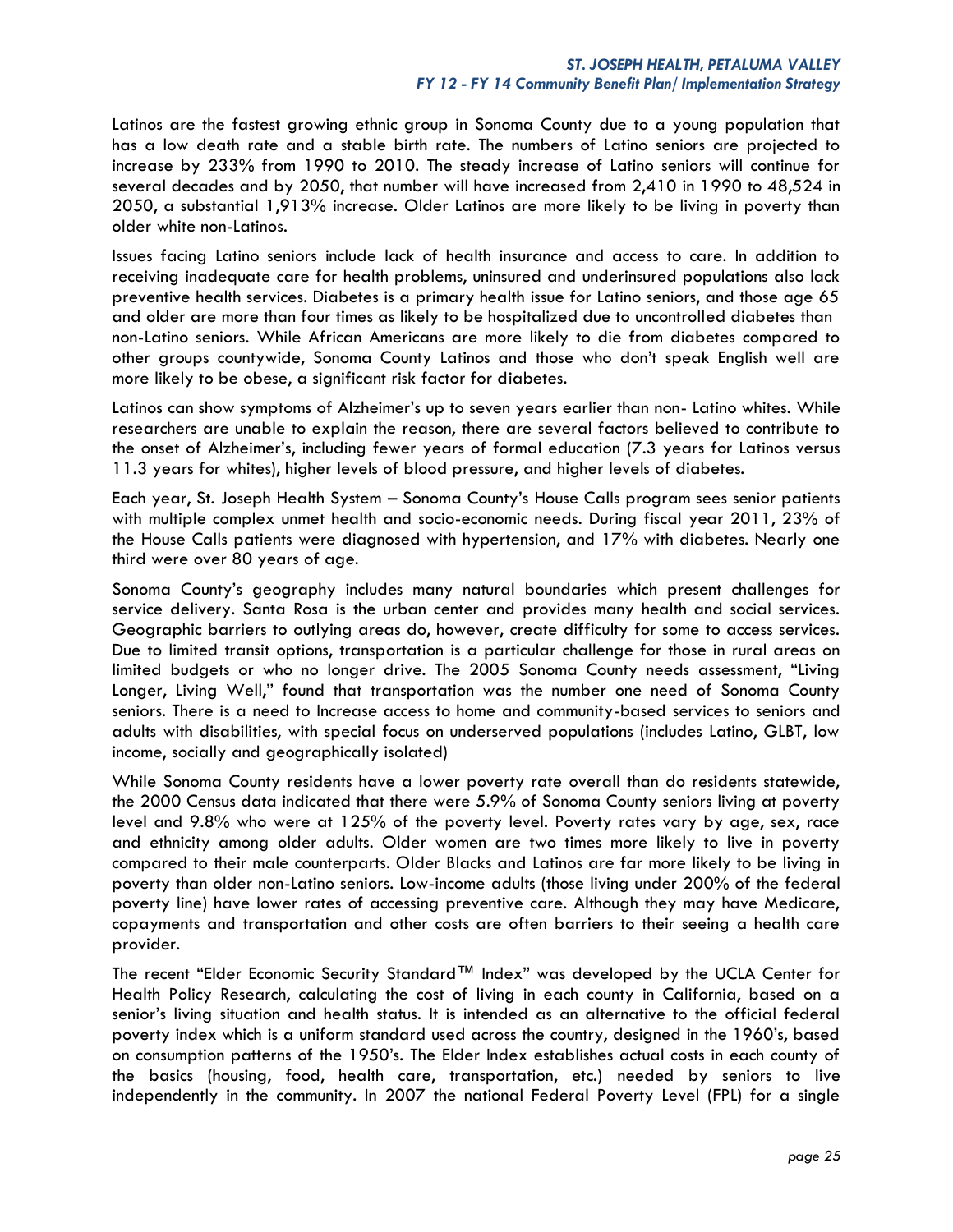adult living alone was \$10,210. Using the actual costs measured by the Elder Index, the average minimum income needed by a single older Californian who rented was \$20,011. Over forty-one

percent of Sonoma County seniors living alone have incomes below the Elder "Living Longer, Living Well." Report prepared by Sonoma County Human Services Department, Sonoma County

Area Agency on Aging, Adult & Aging Division, June 2005 (10) 7 Index; 14.3% of Sonoma County senior couples have incomes below the Elder Index.

While California Department of Finance data indicates an increase of 13.3% in the Sonoma County senior population from FY 2003-2004 to 2008-2009, funding to serve this population has not increased. In fact, from FY 2003-2004 to FY 2008- 2009 there was a cumulative budget reduction for services of 6% in baseline funding to the Area Agency on Aging. This has created an extremely fragile network of services for frail and vulnerable adults age 60 years and older. (This percentage is exclusive of the Health Insurance Counseling and Advocacy Services

[HICAP] funding which had significant funding increases as a result of the implementation of Medicare Part D and the increase in the eligible Medicare population.) During FY 2008-2009, the local Ombudsman program funding was reduced by 23% from the previous year.

## **CORE PRINCIPLES THAT INITIATIVE IS RELATED TO:**

- A. Emphasis on Disproportionate Unmet Health-Related Needs
- B. Prevention
	- a. Primary
	- b. Secondary
	- c. Tertiary
- C. Building a Continuum of Care
- D. Building Community Capacity

**SERIOUSNESS OF THE PROBLEM:** (All data Retrieved from [www.healthysonoma.org\)](http://www.healthysonoma.org/)

The increase in the numbers of the over 60 population will impact the health care system. By 2030, more than six out of every 10 boomers nationwide will be managing at least one chronic condition. More than one out of every three will be obese, one out of every four will be living with diabetes, and one in two will be suffering from arthritis. One out of every eight people over 65 will suffer from Alzheimer's; almost one out of two over 85 have the disease. About a quarter million Americans under the age of 65 have "younger onset" Alzheimer's.

It is critical to invest resources towards helping seniors stay healthy and independent. Evidencebased health promotion/disease prevention activities can be very cost effective. Institutional care costs are very high. Home and community-based care is estimated to cost one quarter of the costs associated with institutional care. If disabilities can be averted or postponed and seniors can remain in the community, there are additional savings. Investing in home and community-based care is more cost-effective, in economic and human terms, than paying for expensive Medicare health care claims, Medicaid nursing home bills, or losing the economic and social contributions of older Americans. Home and community-based services also support the Olmstead Decision—a Supreme Court decision that "requires public agencies to provide services in the most integrated setting appropriate to the needs of qualified individuals with disabilities." It also supports boomers' desires to live in their own homes and remain active in their communities as long as possible.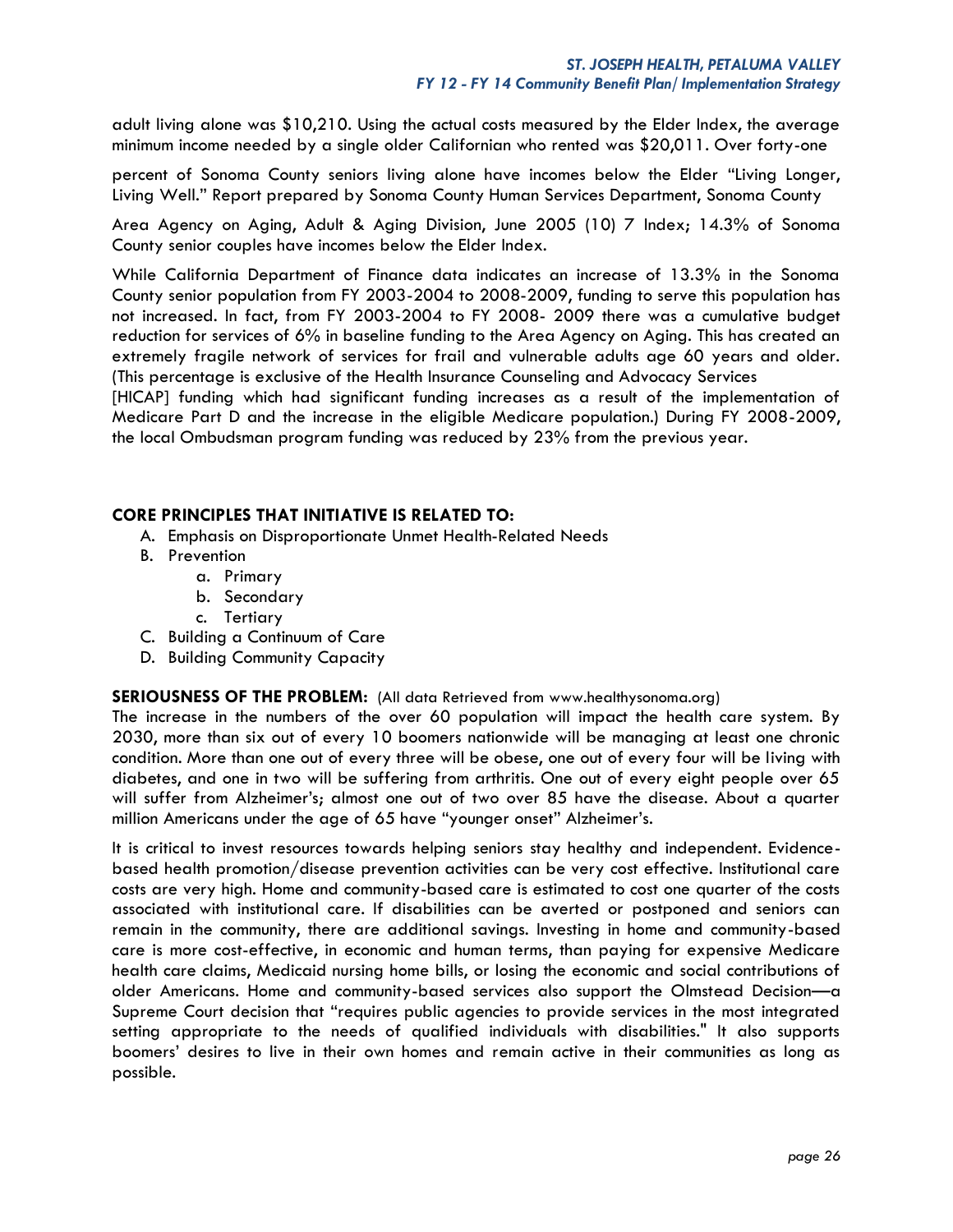Mental health issues are an important part of senior health care. The risk of depression in the elderly increases with other illnesses and when ability to function becomes limited. Because many older adults experience illness or functional limitations, health care professionals may mistakenly conclude that depression is a normal consequence of these problems — an attitude often shared by patients themselves. Estimates of major depression in older people living in the community range from less than one percent to about five percent, but rises to 13.5 percent in those who require home healthcare and to 11.5 percent in elderly hospital patients.

## **AVAILABLE RESOURCES**

- 1. Sonoma County Area Agency on Aging
- 2. Council on Aging
- 3. Catholic Charities
- 4. Petaluma People Services Center
- 5. Senior Advocacy Services Ombsudsman
- 6. North Coast Opportunities
- 7. Local Senior Centers
- 8. West County Community Services
- 9. Jewish Family & Children's Services
- 10. Redwood Empire Food Bank

## **Alignment with SJHS MISSION OUTCOMES**

(Sacred Encounters/Perfect Care/Healthiest Communities)

Sacred Encounters – Reduces the isolation of seniors.

Perfect Care – Serves seniors facing the greatest barriers to care by providing timely, evidencebased care for their minds, bodies, and spirits; enabling them to stay safely in their homes.

Healthiest Communities – Collects and analyzes data on demographic, socioeconomic, morbidity, and mortality of the seniors served to contribute to countywide collaborative efforts to improve their health and quality of life.

## **Alignment with LOCAL MINISTRY STRATEGIC PRIORITIES:**

Patient Experience/Sacred Encounters – "Provide care to patients distinguished by ease of use, timely access, safety, and high reliability."

Quality – "Practice evidence-based care – Reduce readmissions"

## **Alignment with MANAGING CHARITY CARE COSTS:**

Reduces unnecessary emergency department visits and hospital admissions of unfunded and underfunded patients.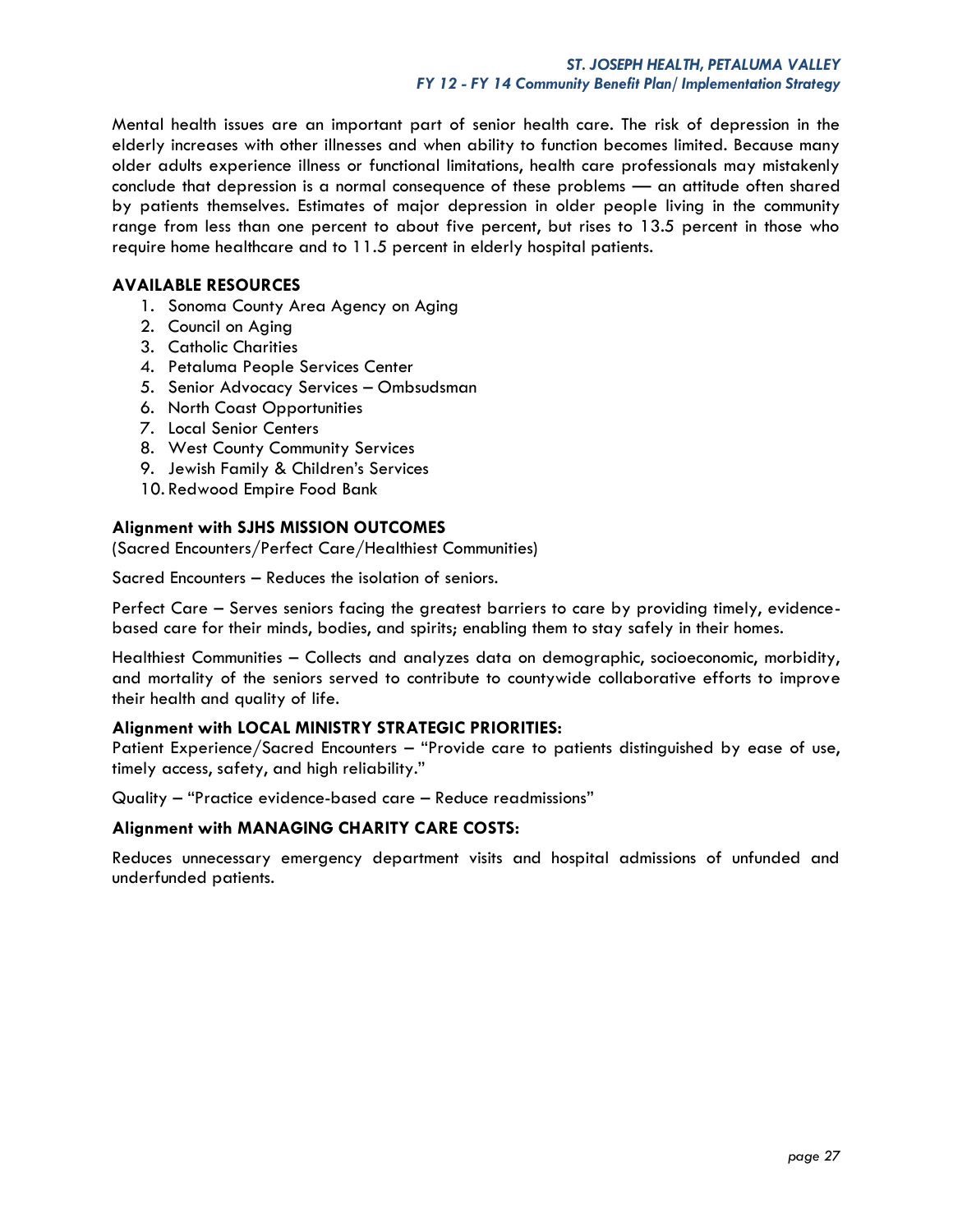# **ADDRESSING THE NEEDS OF THE COMMUNITY: FY12–FY14 Community Benefit Initiatives**

# **Children's Healthy Weight Initiative**

**Description:** In 1998, St. Joseph Health, Petaluma Valley joined with other public and private agencies to form the Community Activity & Nutrition Coalition, a diverse group working to promote optimal nutrition and physical activity for children through collaboration on environmental and policy change strategies. In 2008, St. Joseph Health, Petaluma Valley committed to significantly reduce childhood obesity in each of the communities we serve by 2018, and a plan of action based on the framework of the Spectrum of Prevention, including: influencing policy, mobilizing communities, changing organizational practice, fostering coalitions, educating providers, promoting community education, and strengthening individual knowledge. The Children's Healthy Weight Initiative grew out of that long-term commitment, and engages community partners from CAN-C and beyond in multi-level interventions aimed at increasing the number of children that achieve and maintain a healthy weight for their age and height in Sonoma County; with a particular focus on its most vulnerable children.

**Goal:** Improve weight status in children in low socio-economic status (SES) neighborhoods

## **Community Partners:**

- Community Activity and Nutrition Coalition
- Health Action & its Community Engagement, iGROW, iWALK, and Healthy Students **Committees**
- Redwood Community Health Coalition and its member health centers
- Neighborhood Care Staff's Resident Advisory Committee
- Community-based Volunteer Health Promoters
- Local elected officials (County and Cities)

**Outcome Measure:** Percent of improvement in weight status for target population

**Scope:** Children and adolescents ages 0-17 in SJHS-SC Community Benefit Service Area

#### **Strategies:**

- 1. Engage community members in environmental and policy changes that support healthy eating and physical activity
- 2. Provide community education on nutrition and physical activity
- 3. Provide nutrition counseling to children and their families
- 4. Increase access to affordable healthy foods
- 5. Provide mentoring to children and families to support healthy lifestyle choices
- 6. Build community capacity to support healthy eating & physical activity

#### **Strategy 1 Measure:**

 Number of public and institutional policy changes that support healthy eating and physical activity

#### **Strategy 2 Measure:**

Percentage of participants reporting change in health behavior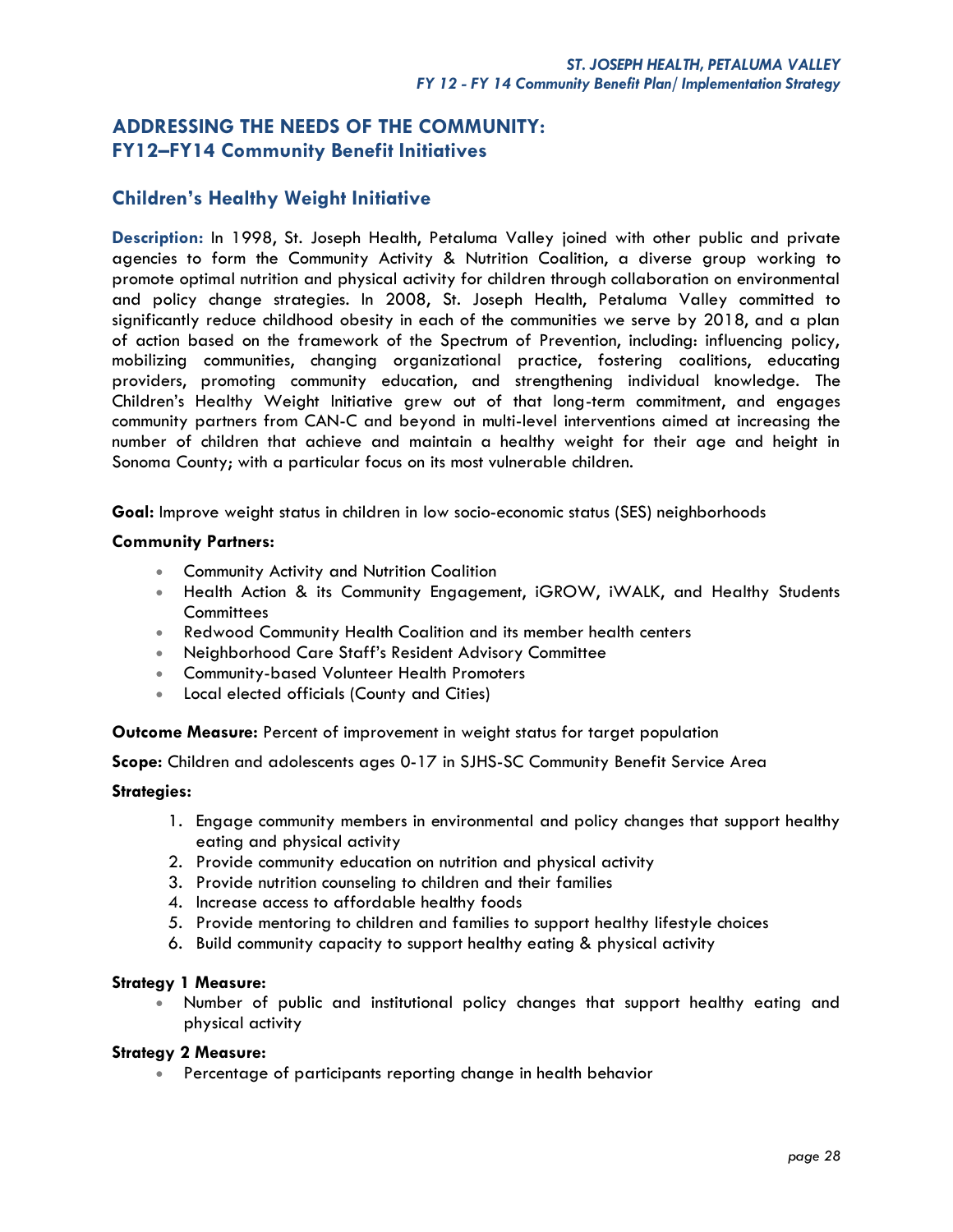# **ADDRESSING THE NEEDS OF THE COMMUNITY: FY12–FY14 Community Benefit Initiatives**

# **Children's Healthy Weight Initiative (continued)**

## **Strategy 3 Measure:**

Rate of diabetes

## **Strategy 4 Measure:**

Number of new recipients of food assistance

## **Strategy 5 Measure:**

Percentage of participants reporting change in health behavior

## **Strategy 6 Measure:**

 Number of community partners and residents trained to sustain Healthy for Life and Your Heart Your Health activities

# **ADDRESSING THE NEEDS OF THE COMMUNITY: FY12–FY14 Community Benefit Initiatives (continued)**

# **Youth Alcohol Abuse Prevention Initiative**

## **Description:**

In order to address the growing problem of youth alcohol abuse in Sonoma County, St. Joseph Health, Petaluma Valley joined the Sonoma County Prevention Partnership, led by the County's Department of Health Services. The Partnership is a countywide coalition that develops population strategies to address substance abuse through advocacy and policy on a local level. Santa Rosa Memorial's Youth Alcohol Abuse Initiative is a part of local collaborative efforts to change community norms, ordinances, and policies regarding the availability, promotion and use of alcohol. This Initiative was also designed within the framework of the Spectrum of Prevention, and includes multi-level interventions by St. Joseph Health, Santa Rosa Memorial programs and its community partners.

**Goal:** Reduce the rate of hospitalization due to alcohol abuse among children and adolescents.

#### **Community Partners:**

SJHS-SC participates in substance abuse coalitions led or championed by the Sonoma County Dept of Health Services' Public Health Division throughout the county, including the countywide Prevention Partnership, and locally in Petaluma and the Sonoma Valley. The Sonoma County After School Network is another important partner, as is Health Action and its members.

**Outcome Measure:** Reduce rate of hospitalization due to alcohol abuse among children and adolescents ages 0-17

**Scope:** Children and adolescents ages 0-17 in SJHS-SC Community Benefit Service Area

#### **Strategies:**

- 1. Increase self-esteem through development/implementation of youth programs
- 2. Provide parent support (education and social support)
- 3. Advocate for environmental & policy change in local marketing of alcohol
- 4. Foment trusting relationships between youth and adults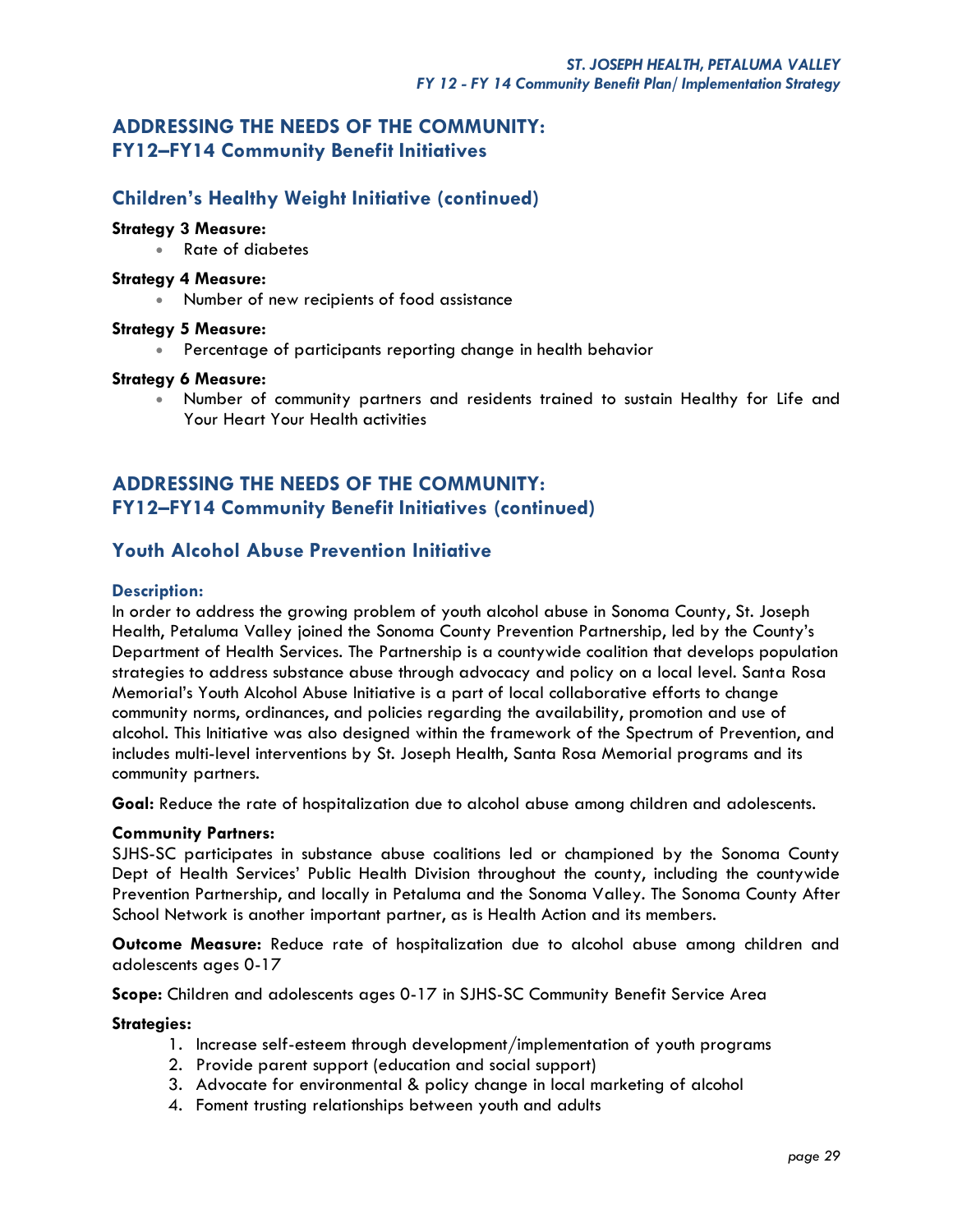5. Identify and refer at-risk youth and their families for appropriate services

#### **Strategy 1 Measure:**

Percentage of youth who report high degree of self-esteem

#### **Strategy 2 Measure:**

Percentage of parents who report high degree of self efficacy

#### **Strategy 3 Measure:**

Number of alcohol outlets changing marketing policies or practices

#### **Strategy 4 Measure:**

Percentage of youth reporting trusting relationships with adults

#### **Strategy 5 Measure:**

 Percentage of youth/families identified as at-risk who are referred for services (treatment, parent support, mentoring)

# **ADDRESSING THE NEEDS OF THE COMMUNITY: FY12–FY14 Community Benefit Initiatives**

# **Care Management for Low-Income Seniors Initiative (continued)**

#### **Description:**

St. Joseph Health, Petaluma Valley's Senior Care Management Initiative was developed in response to the needs of the fastest growing sector of Sonoma County's population, seniors. The steady increase of Latino seniors, in particular, is expected to continue for several decades; with numbers increasing from 2,410 in 1990 to over 48,000 in 2050. Older Latinos are more likely to be living in poverty than their non-Latino Caucasian counterparts. Issues facing Latino seniors include stress due to acculturation processes, lack of health insurance and deficient access to both preventative and treatment health and social services. Petaluma Valley's Senior Care Management Initiative provides comprehensive, multi-disciplinary care to seniors through direct service in the home and coordinating services provided by community partners like the Sonoma County Area Agency on Aging, the Redwood Empire Food Bank, Catholic Charities, and others; as well as community mobilizing and advocacy efforts to enhance the local system of care. The ultimate goal of this initiative is to decrease unnecessary hospital readmissions of the most vulnerable seniors for congestive heart failure.

**Goal:** Decrease hospital readmissions for Congestive Heart Failure (CHF)

#### **Community Partners:**

- Sonoma County Area Agency on Aging
- Hospices
- In-Home Support Services
- **Adult Protective Services**
- Redwood Empire Food Bank
- Redwood Community Health Coalition & its member clinics
- **Petaluma People Services Center**
- Catholic Charities

#### **Outcome Measure:** Number of hospital readmissions for CHF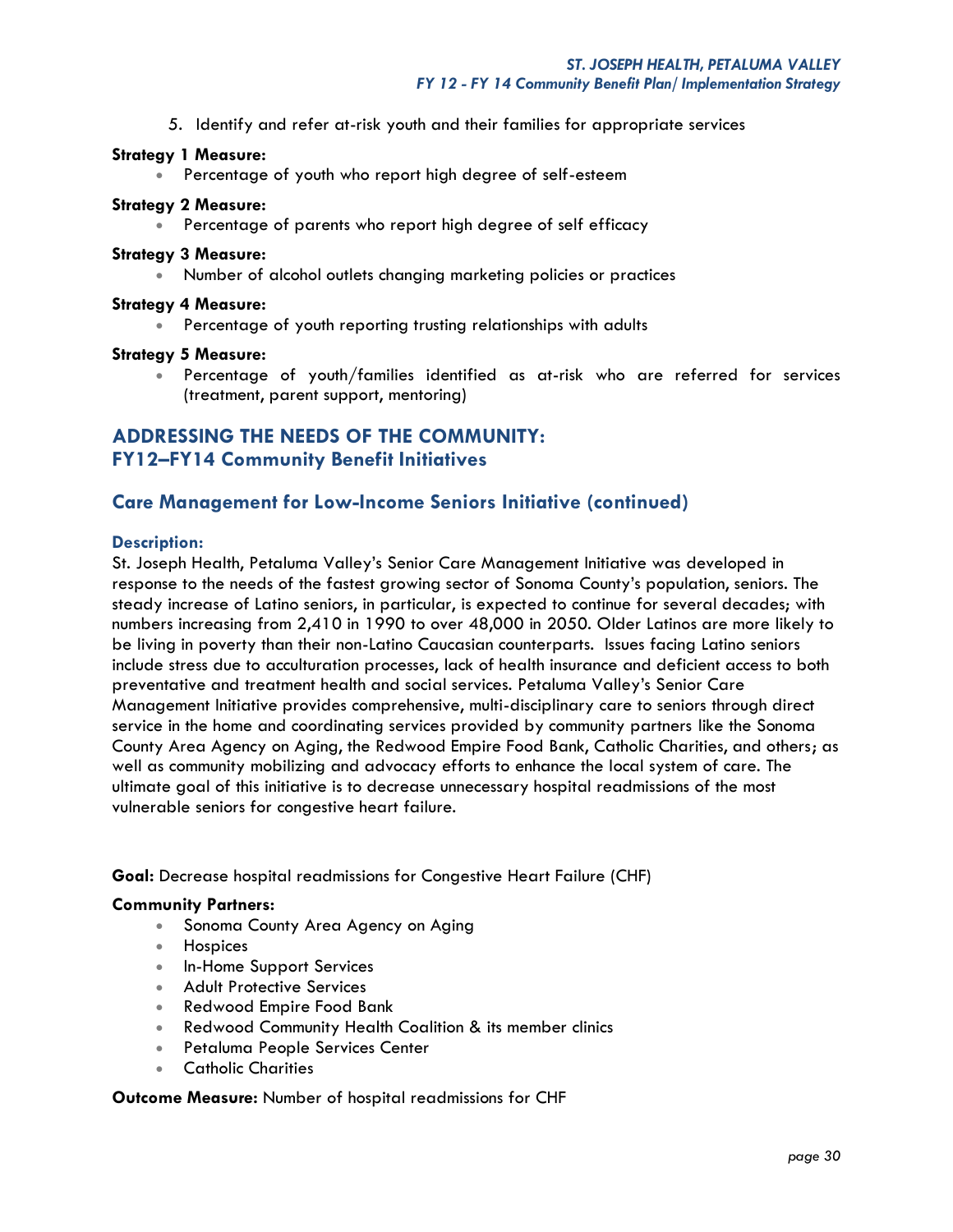# **ADDRESSING THE NEEDS OF THE COMMUNITY: FY12–FY14 Community Benefit Initiatives**

# **Care Management for Low-Income Seniors Initiative (continued)**

**Scope:** Individuals ages 65 and above in SJHS-SC Community Benefit Service Area

## **Strategies:**

- 1. Reduce social isolation of low-income seniors
- 2. Reduce risk for chronic disease
- 3. Provide comprehensive chronic disease management
- 4. Prevent infectious disease

#### **Strategy 1 Measure:**

Number of seniors participating in community activities

#### **Strategy 2 Measure:**

Percentage of participants reporting change in health behavior

## **Strategy 3 Measure:**

Hospitalization rate due to congestive heart failure among House Calls clients

## **Strategy 4 Measure:**

**• Hospitalization rate due to pneumonia among House Calls clients**